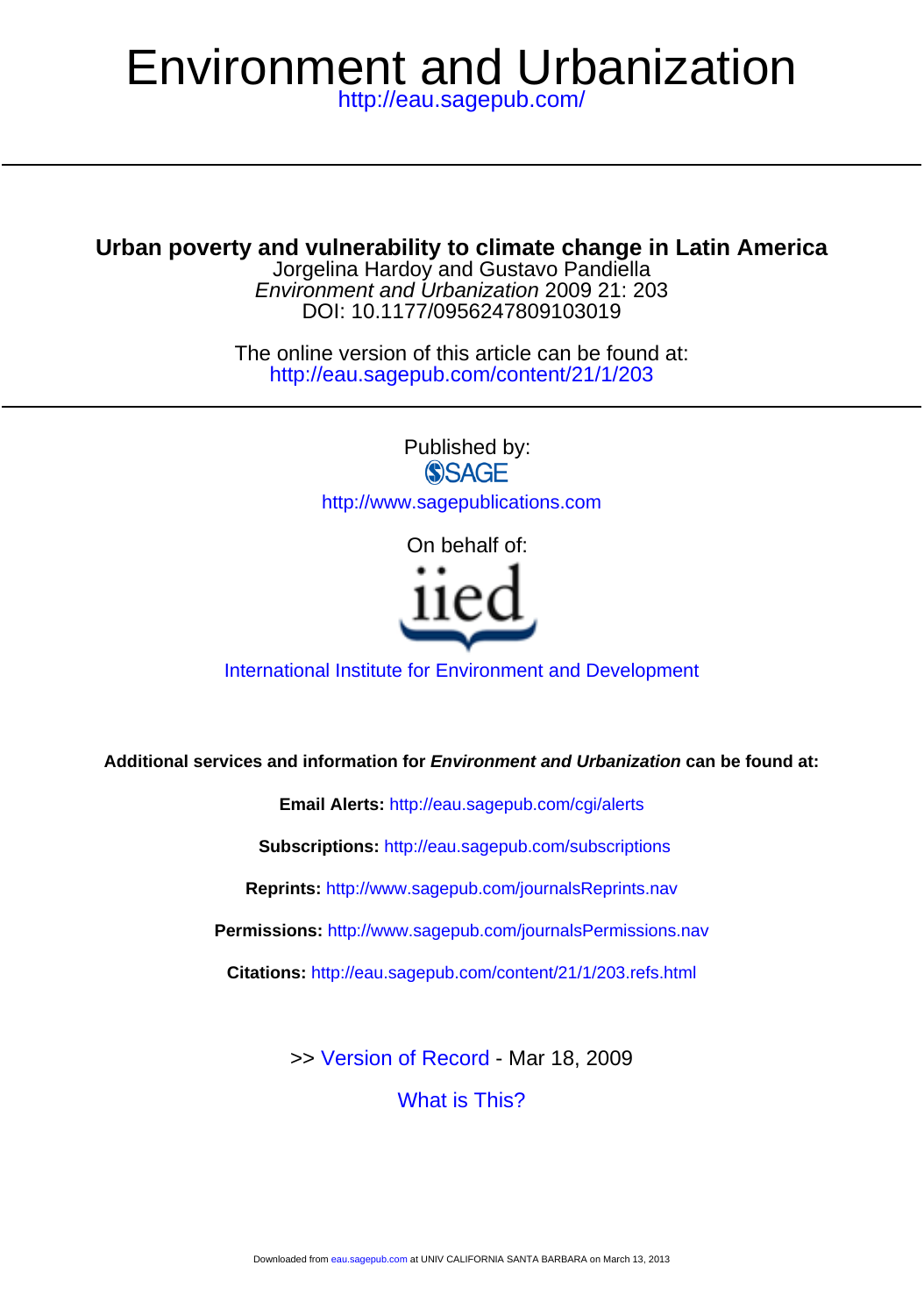

**Jorgelina Hardoy has a degree in Geography from the University of Buenos Aires and an MA from Rutgers, the State University of New Jersey, USA. She has been a staff member at IIED–América Latina since 1994, where she is a researcher. Both she and Gustavo Pandiella work on and coordinate action–research projects focused on developing multi-stakeholder partnerships to improve environmental conditions and reduce social vulnerability in low-income neighbourhoods. Address: IIED–América Latina, Av. General Paz 1180, (1429) Buenos Aires, Argentina; e-mail: jhardoy@iied-al.org.ar Gustavo Pandiella has been a staff member at IIED–América Latina since 1990, where he is a researcher. He is also fi nishing a degree in Anthropology from the University of Buenos Aires. Address: IIED–América Latina, Av. General Paz 1180, (1429) Buenos Aires, Argentina; e-mail: gpandiella@iied-al.org.ar**

# **Urban poverty and vulnerability to climate change in Latin America**

# JORGELINA HARDOY AND GUSTAVO PANDIELLA

**ABSTRACT** This paper considers who within the urban population of Latin America is most at risk from the likely impacts of climate change over the next few decades. It also considers how this risk is linked to poverty and to the inadequacies in city and municipal governments. It discusses those who live or work in locations most at risk (including those lacking the needed infrastructure); those who lack knowledge and capacity to adapt; those whose homes and neighbourhoods face the greatest risks when impacts occur; and those who are least able to cope with the impacts (for instance, from injury, death and loss of property and income). Adaptation to climate change cannot eliminate many of the extreme weather risks, so it needs to limit their impacts through good disaster preparedness and postdisaster response. This paper also discusses the measures currently underway that address the vulnerability of urban populations to extreme weather, and how these measures can contribute to building resilience to the impacts of climate change.

**KEYWORDS** adaptation / climate change / climate variability / Latin America / risks / urban poverty / vulnerability

# **I. INTRODUCTION**

In Latin America, climate change and variability come to people's attention as extreme weather events such as floods, droughts, extreme temperatures, heavy rains and storms. These events are perceived as unusual and extraordinary and over subsequent days, the media is full of press releases detailing how many people were killed, injured or displaced. Authorities and experts comment on the status of the situation, its causes and what should be done to prevent future disasters. However, a few days later everything is forgotten, although those who have been displaced or whose homes have been damaged continue to struggle with the situation. Much the same happens with the general coverage and information around disasters not caused by extreme weather. Many factors contribute to this kind of thinking. Some are related to old paradigms, which see disasters as occasional "natural" extreme events rather than as caused by the lack of attention to risk reduction prior to the extreme event. Others have to do with the lack of rigorous data collection and analysis of the impact of disasters at country, regional and local level, so the information needed to justify actions and guide decisions on disaster prevention is not there. But much of it has to do with the long-evident incapacity of governments to address risk and to integrate development with the reduction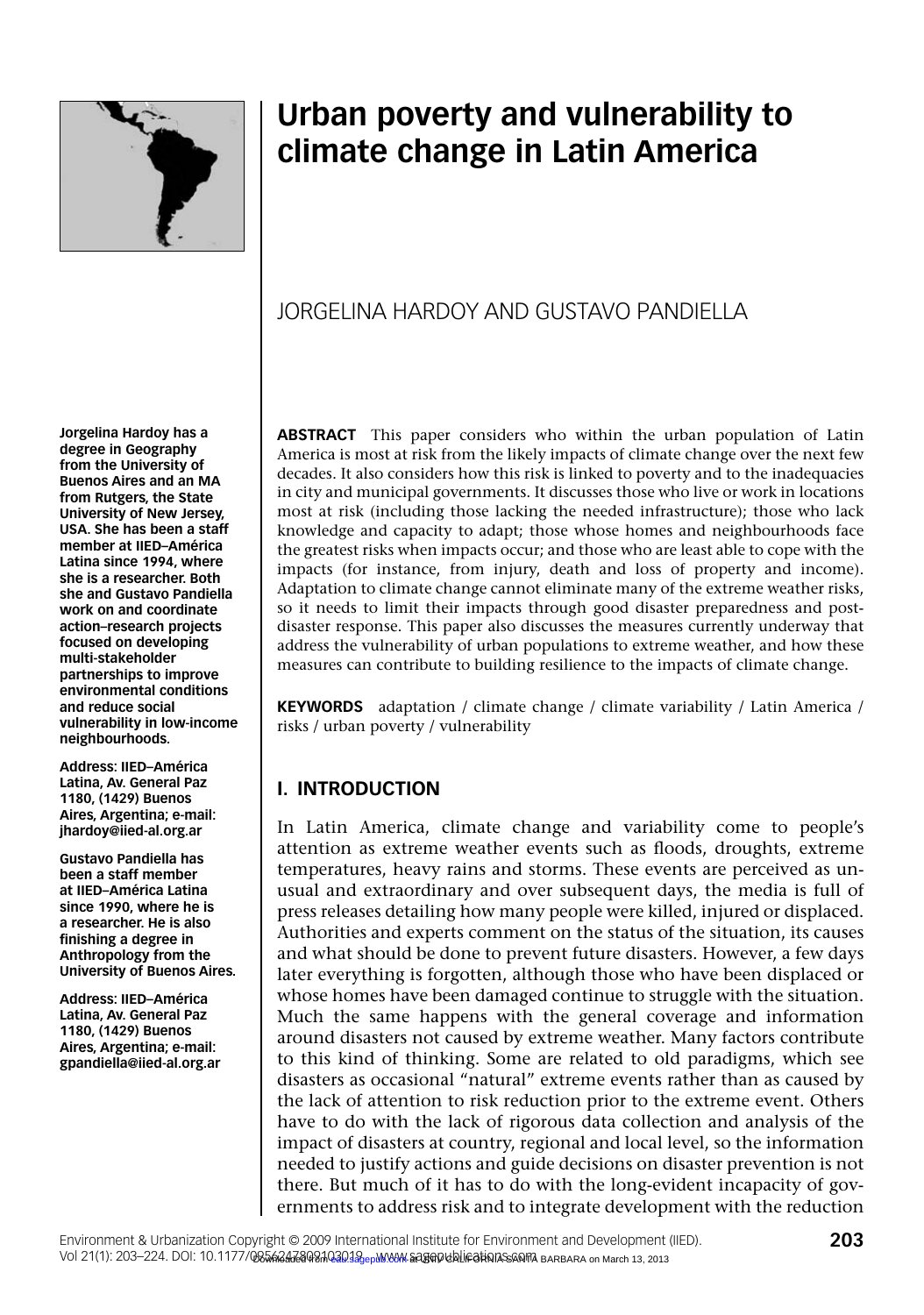of vulnerability. In the city, hazards and vulnerability combine and reinforce each other, increasing risk levels.

Much urban expansion in Latin America has taken place over floodplains or up mountain slopes, or in other zones ill-suited to settlement such as areas prone to flooding or affected by seasonal storms, sea surges or other weather-related risks. Low-income groups mostly occupy these dangerous sites. Usually, these areas were left vacant (and low-income households allowed to build on them) only because of the environmental conditions that make them so vulnerable and because of their lack of infrastructure and services. In most cases, the poor have no formal tenure of the land and face not only environmental risks but also the risk of eviction. Left with no alternative, low-income groups inhabit overcrowded houses in neighbourhoods with high population densities, although in many cases informal settlements have been developed with layouts that include provision for road networks that would allow service installation and neighbourhood regularization in the future. In these neighbourhoods, houses are usually built with inadequate materials, making them damp and cold in the winter and very hot in the summer.<sup>(1)</sup> Meanwhile, within local governments, there is generally an institutional incapacity to address this issue or to control pollution and protect natural resources; and also a lack of accountability to citizens in their jurisdiction and little or no scope for citizen participation.

The lack of attention to the risks faced by large sections of the urban population from extreme weather puts many people at high risk from the likely impacts of climate change, including storms, flooding, landslides, heat waves and drought, and overloaded water, drainage and energy supply systems. High levels of risk are particularly evident for those who inhabit dangerous sites and lack the resources and options to modify their vulnerability. Many urban inhabitants who lack safe and sufficient freshwater provision may face additional problems as climate change contributes to constraints on freshwater supplies. Thus, climate change contributes another level of stress to already vulnerable cities and populations, adding to the inadequacies in water and sanitation coverage, poor solid and liquid waste collection and treatment, pollution, poverty and unemployment, lack of participation and inadequate governance structures (including corruption). There are so many problems that there is an urgent need to address them in an integrated way.

Three-quarters of Latin America's population live in urban areas, a much higher proportion than in Asia and Africa.<sup>(2)</sup> In many countries in the region, a high proportion of the urban population lives in one or two very large cities. National economies, employment patterns and government capacities are also very dependent on these large cities, which makes them extremely vulnerable. Any disruption can easily affect the whole country in terms of production, service provision, functioning of government institutions and the national economy. However, the growth of very large cities has been less than anticipated, with higher growth rates concentrating in mid-size or small cities and urban centres or in the periphery of metropolitan regions.

Latin American urban centres have developed within a great range of environments: from sea level to more than 3,000 metres above sea level,<sup>(3)</sup> and in a variety of geographic and topographic locations. Although some have made considerable improvements regarding environmental risk management, these are the exceptions. In general, city governments

1. See Hardoy, Jorge, Diana Mitlin and David Satterthwaite (2001), *Environmental Problems in an Urbanizing World*, Earthscan Publications, London, 448 pages.

2. McGranahan, Gordon, Deborah Balk and Bridget Anderson (2007), "Cambio climático y asentamientos humanos en zonas costeras de baja altitud en América Latina y el Caribe", *Medio Ambiente y Urbanización* No 67, pages 5–24, IIED–AL, Buenos Aires.

3. Canziani, Osvaldo, Sandra Diaz, Eduardo Calvo, Max Campos, Rodolfo Carcavallo, Carlos C Cerri, Carlos Gay–García, Luis J Mata and Andrés Saizar (2000), *Impactos Regionales del Cambio Climático. Evaluaciones de la Vulnerabilidad. Capítulo 6: América Latina*, Informe Especial, Grupo Intergubernamental de Expertos sobre el Cambio Climático (IPCC), WMO, UNEP.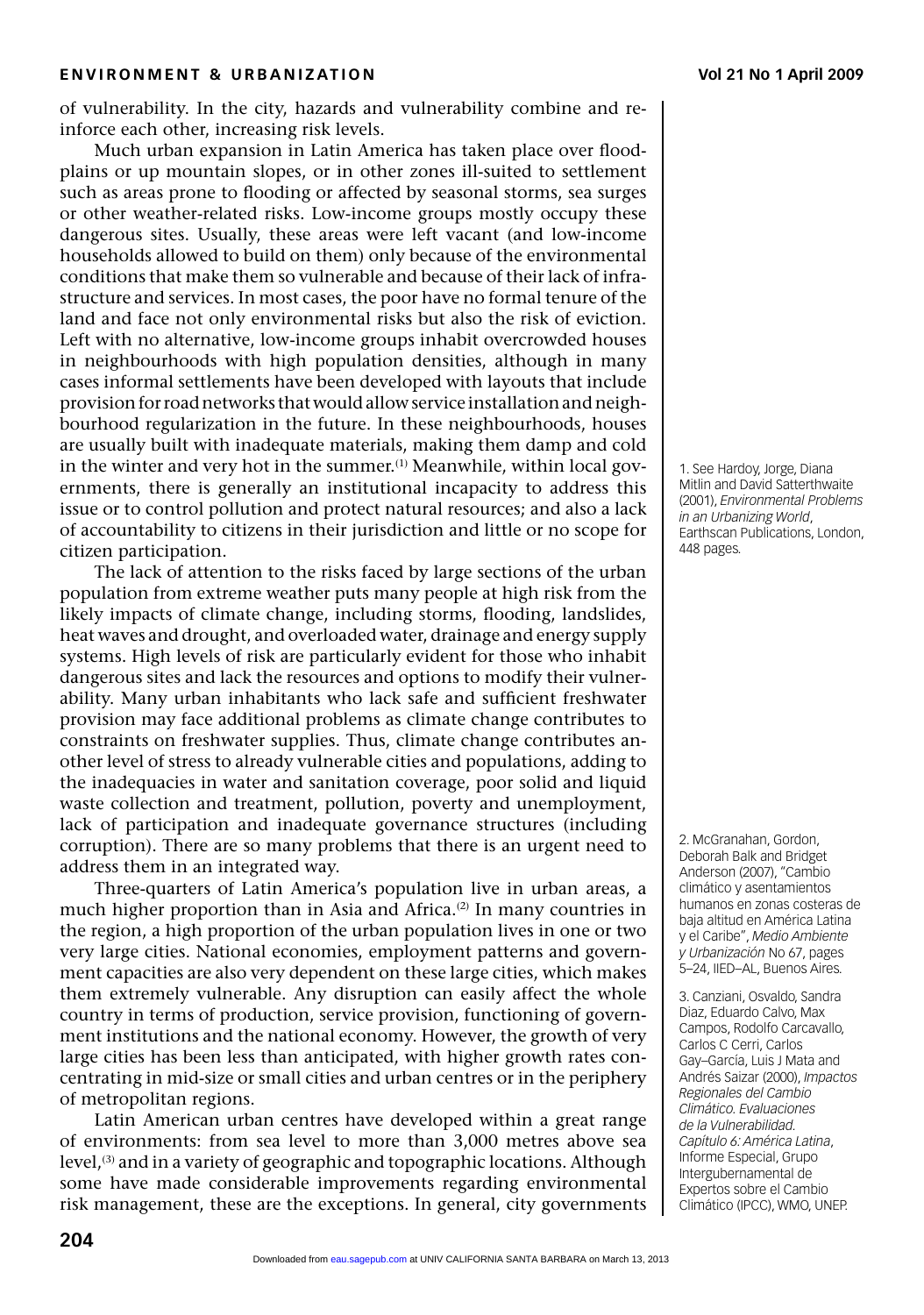4. UN–Habitat (2003), *Water and Sanitation in the World's Cities: Local Action for Global Goals*, Earthscan, London, 320 pages.

5. Comisión Económica para América Latina y el Caribe (CEPAL) (2007), *Panorama Social de América Latina 2007*, CEPAL, Santiago de Chile.

6. Secretaría de Medio Ambiente y Recursos Naturales, Programa de las Naciones Unidas para el Medio Ambiente (2006), *El Cambio Climático en América Latina y el Caribe*, PNUMA–SEMARNAT, Mexico City.

7. Awuor, Cynthia B, Victor A Orindi and Andrew Adwerah (2008), "Climate change and coastal cities: the case of Mombasa, Kenya", *Environment and Urbanization* Vol 20, No 1, April, pages 231–242.

#### 8. See http://www.em-dat.net/.

9. Examples of the scale of this undercount can be seen in the records of DesInventar, which is a data collection system and methodology created in 1994 by Red de Estudios Sociales en Prevención de Desastres en América Latina (LA RED) – the Network of Social Studies in the Prevention of Disasters in Latin America. It keeps track of disasters of different scale and impact in 17 countries in the region. Records come from the media, national databases, government organizations, etc.

10. Hardoy, Jorge (1995), "Urban research in Latin America", in Richard Stren (editor), *Urban Research in the Developing World, Volume Three: Latin America*, Centre for Urban Community Studies, University of Toronto in collaboration with El Colegio de Mexico, Mexico City, the Instituto Universitario de Pesquisas do Rio de Janeiro (IUPERJ) and the Centre for Social Studies in Education (SUR), Santiago de Chile, University of Toronto Press, pages 19–41.

11. See reference 10, page 35.

have not implemented the controls and governance mechanisms that are essential to keeping environmental problems in check.<sup>(4)</sup>

A significant proportion of the region's population remains very poor. Estimates for 2006 indicated that 36.5 per cent of the region's population was living in poverty (194 million people) with 13.4 per cent in extreme poverty (71 million people) – although there has been a general trend towards poverty reduction up to 2008 (unlike the 1990s). By 2006, the number of people living in poverty in urban areas was nearly twice that in rural areas while the number in extreme poverty was similar (35 million in urban areas,  $36$  million in rural areas).<sup>(5)</sup>

Most national governments have been unable to reduce absolute poverty levels or the very high disparities in income distribution, which have increased particularly since the 1970s. Within Latin America, the wealthiest 10 per cent of the population has between 40 and 47 per cent of a nation's income while the poorest 20 per cent only has 2-4 per cent.<sup>(6)</sup>

The population that has been most affected by extreme weather events in the past provides a basis for identifying those most likely to be at risk from such events in the future.<sup> $(7)$ </sup> But the available data on this are very limited. Although the combination of hazards and vulnerability generates environmental risks that are part of everyday life for large sections of the urban population, the number of deaths, serious injuries and loss of assets from these is not known. There are some data on the number of deaths and injuries for events registered as disasters, but this is known to be a small proportion of all those killed or injured by floods and storms, in part because the criteria for what constitutes a "disaster" means that "small" disasters go unregistered in official records. When flood deaths are recorded only for events in which at least 10 people died and/or at least 100 were reported as affected,<sup>(8)</sup> the number of deaths from floods is likely to be greatly underestimated.(9) Without adequate adaptation measures, climate change is likely to mean that the impact and frequency of small and not so small extreme weather disasters will increase.

The availability and quality of data on the impacts of extreme weather or other hazards is a problem throughout the region. Data from different sources exist – for instance, from each government agency, hospital, health and education centre or private firm - but are difficult to obtain and to compare because institutions manage their data in different ways and use different time frames and geographic scales. This makes it difficult to build an accurate picture of impacts. For example, in Argentina there is no agreed estimate of the population living in informal settlements. In 1995, researchers were already pointing to the limitations in the information needed to address risks – for instance, regarding tenancy, quality of housing and infrastructure, access to basic services – and to the lack of studies or particular methodologies to study environmental conditions in lowincome neighbourhoods and poor consolidated urban areas.<sup>(10)</sup> Also of concern then (as now) is that official data such as censuses are so aggregated that they are of little use to local level action programmes. NGOs may gather data in informal settlements where they work and there are insights from numerous micro-level studies;<sup>(11)</sup> but in general, there is little information on the different groups within the poor and on their different needs and priorities, and little of the kind of data needed to guide actions in ways that address root problems. Besides, situations change and it is difficult to keep track of these changes. Community mapping is interesting as it may provide a local perception of problems and an information base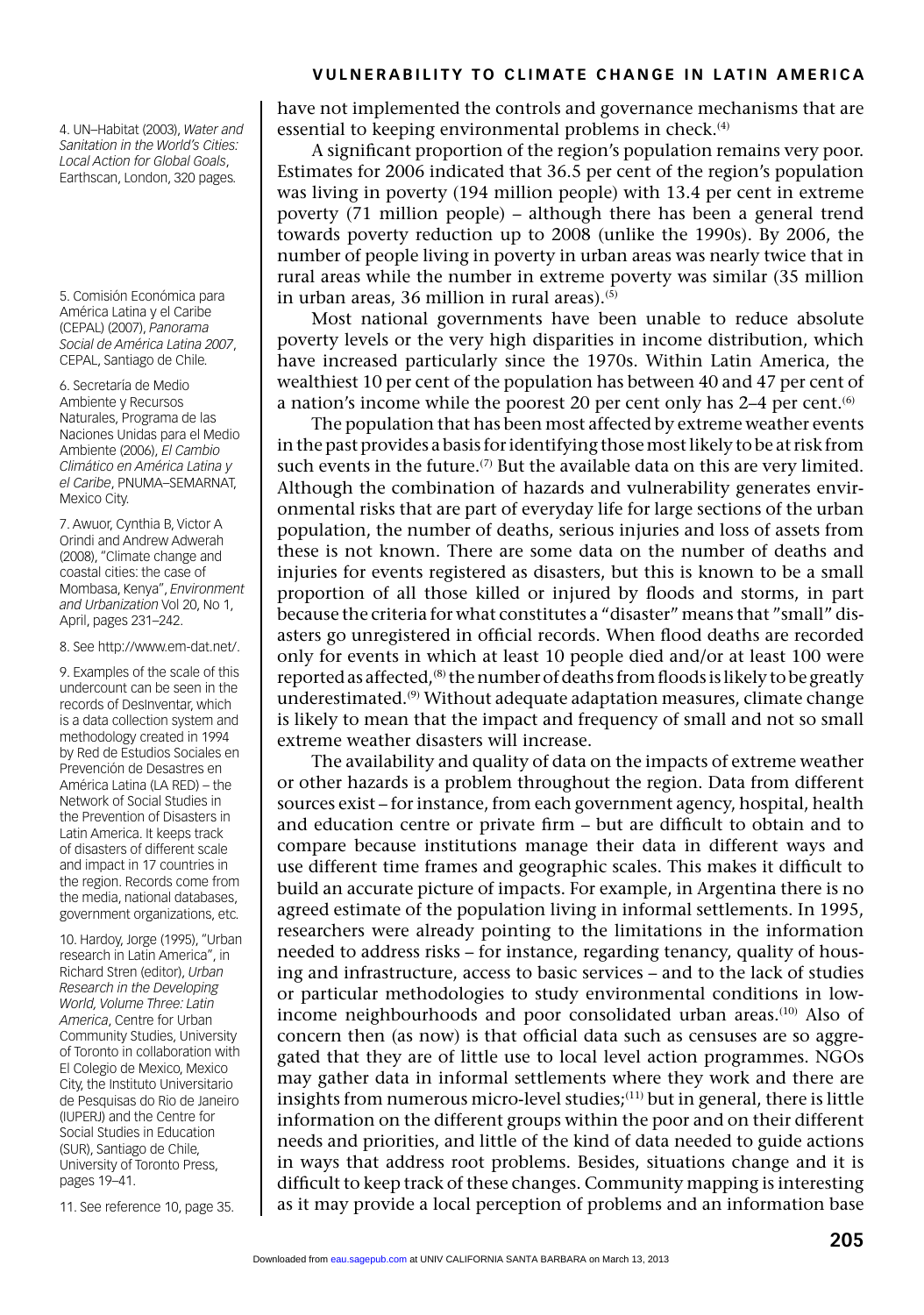that can be updated and combined with local government data and perceptions, providing a much more accurate picture of reality at the local and micro-local level.

# **II. VULNERABILITY AND ADAPTATION IN URBAN AREAS**

# **a. Introduction**

Adaptations undertaken at community level, making use of traditional knowledge to reduce the effects of climate-related disasters can be translated or improved in the face of climate variability and change. However, most of these examples are rural and include mechanisms for coping with droughts and floods. The agricultural sector has autonomously been adapting to climate variability, using different seed varieties and technologies, adjusting times of sowing and harvesting and moving spatially. But there is little evidence of adaptation in urban areas – perhaps not surprisingly in a context where national and local governments have never shown much interest in addressing vulnerability and managing risks.

The next section looks at six aspects of vulnerability:

- Who lives or works in the locations most exposed to hazards related to the direct or indirect impacts of climate change (e.g. on sites at risk of flooding or landslides)?
- Who lives or works in locations lacking the infrastructure that reduces risk (e.g. from serious floods, where settlements lack drains)?
- Who lacks knowledge, capacity and opportunities to take immediate short-term measures to limit impacts (e.g. to move family members and assets before a flood hits)?
- Whose homes and neighbourhoods face greatest risks when impacts occur (e.g. homes of poorer quality, which provide less protection for inhabitants and their possessions/physical assets and hence there is more loss, often including death and serious injury)?
- Who is least able to cope with impacts (illness, injury, death, loss of property, loss of income, lack of insurance or relation to government to get compensation)?
- Who is least able to adapt to avoid impacts (e.g. by building better homes, getting government to install needed infrastructure and provide needed disaster preparedness, moving to a safer place)?

It must be recognized that adaptation cannot eliminate all risks from extreme events, so a critical part of adaptation lies in the resources, institutions and networks needed for rapid and effective immediate post-disaster response and for rebuilding homes and livelihoods.

Owing to the lack of local level data, it has been difficult to find local case studies that illustrate all six of the above aspects. It is also difficult to separate processes and aspects of vulnerability when in reality these categories overlap and reinforce each other. For example, most of those who live or work in floodplains without the infrastructure to reduce risks are also poor, and lack both the power to press for needed flood controls, suitable land, insurance to protect their properties (houses and possessions), and health. Any case study can easily be relevant to several of the six aspects but there may not be the data to illustrate each aspect. In addition, any of the adaptation measures implemented (autonomously or led by government) will have to compete with many other pressing needs.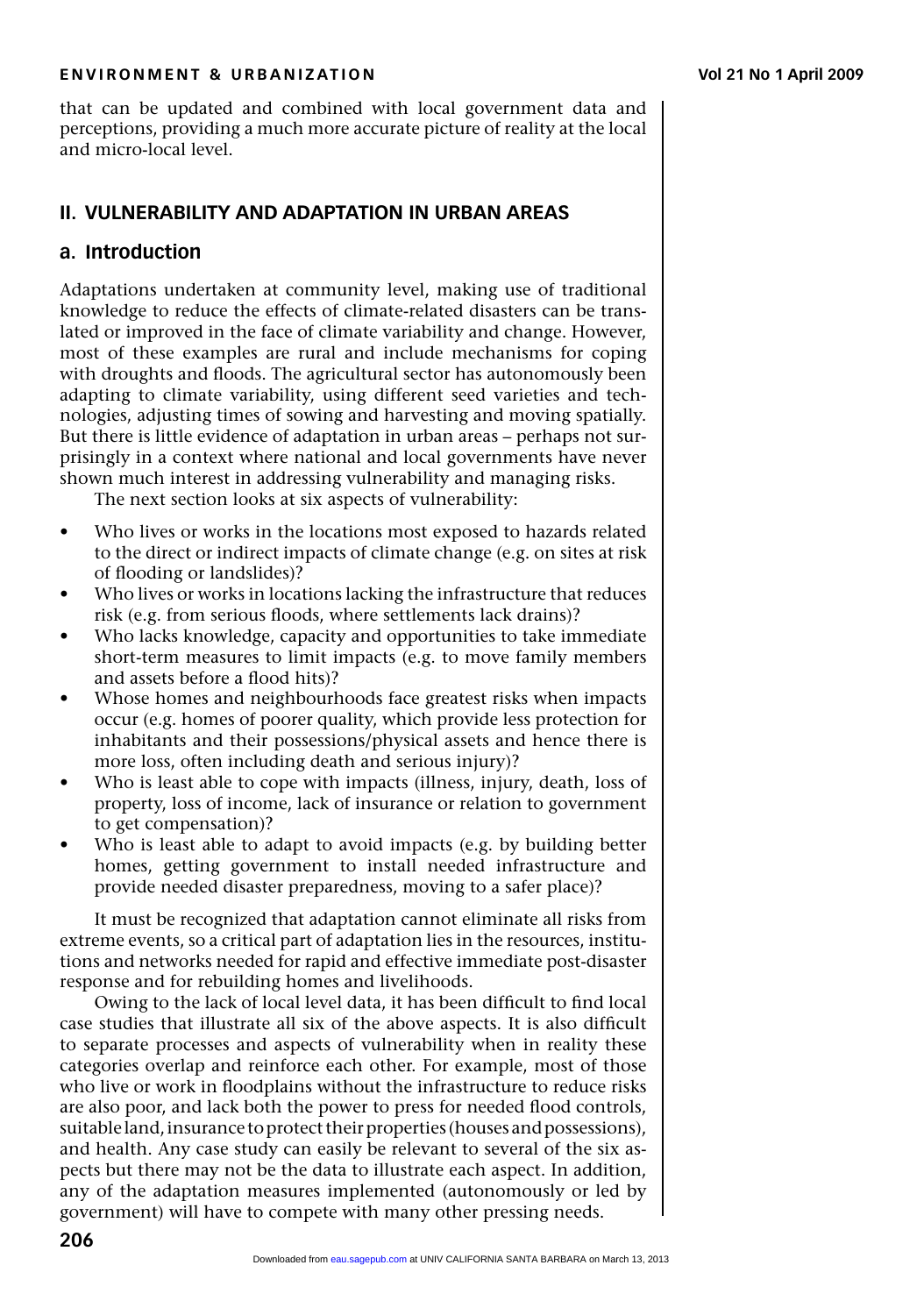# **b. Six aspects of vulnerability**

*Who lives or works in the locations most exposed to hazards related to the direct or indirect impacts of climate change?*

In urban areas, when the land available for housing is scarce and/or unaffordable for low–income groups, the choices for location are limited. Individuals and households make choices that reflect priorities and trade-offs – for instance, with regard to location/accessibility, availability, type of ownership (private or state owned), security (i.e. the likelihood of eviction), possibilities of service provision and regularization, and cost. In some cases, land is occupied by organizations of dwellers who select a piece of land and prepare an urban plan with plots and streets. Once settled, they struggle for services, negotiate for regularization and, where natural and environmental conditions generate risks, they demand solutions from government.

In most Latin American cities, there are concentrations of low-income households on land sites at high risk from extreme weather.<sup>(12)</sup> For example, an estimated 1.1 million people live in the *favelas* of Rio de Janeiro that sprawl over the slopes of the Tijuca mountain range. Housing conditions here have improved over time, with better quality building materials and public services such as electricity, water and sewerage. In many places, however, the paving of sidewalks has increased runoff in the rainy season to the point where water is ankle or knee-deep between houses. Water runs down from the mountain through cemented or quasi-natural watercourses, flooding lowlands. The accumulation of uncollected wastes also blocks drains and surface runoff. More intense or prolonged rains will increase risks in the area. $(13)$ 

The city of Santa Fe in Argentina (with a population of 489,595 in  $2001^{(14)}$ ) has increasingly expanded onto the Río Salado floodplain. To defend itself from floods, it had to create embankments and dykes. A flood in 2003 displaced 139,886 persons (1/3 of the city population) and 27,928 households were affected.<sup>(15)</sup> Official statistics indicate there were 23 deaths, although local sources suggest there were at least 100 more than this. There were also180 cases of leptospirosis and 200 cases of hepatitis. Economic losses were estimated at approximately US\$ 1 billion: US\$ 752,000,000 from losses in agriculture – cattle production, industry and commerce; US\$ 180,000,000 from infrastructure and US\$ 91,000,000 in the social sector.<sup>(16)</sup> Actual losses were much larger than this but were hard to measure (for example, work and school days lost and the impossibility of carrying out informal activities to generate income). Among the factors contributing to the flood were increased and more intense rainfall and deforestation and land use changes around the city  $-$  but the flood caught the city authorities completely unprepared, even though the Instituto Nacional del Agua (INA) was monitoring water flows and had informed city and provincial government.<sup> $(17)$ </sup> More floods in 2006–2007 also caught the government unprepared: there were several deaths, tens of thousands of people had to be evacuated, highways and roads were flooded and bridges brought down. Again, one-third of the city became a shallow lake – the same part of the city that was hit by the 2003 flood (see below for how the lack of infrastructure and preparedness plans contributed to this). City authorities recognized that in the last 50 years there had been no official urban land policies and people had settled where and how they could, prioritizing

12. See reference 1.

13. De Sherbinin, Alex, Andrew Schiller and Alex Pulsipher (2007), "The vulnerability of global cities to climate hazards", *Environment and Urbanization* Vol 19, No 1, April, pages 39–64.

14. Instituto Nacional de Estadísticas y Censos (INDEC) (2001), *Censo Nacional de Población y Vivienda*, INDEC, Buenos Aires.

15. Natenzon, Claudia (2006), "Inundaciones catastróficas, vulnerabilidad social y adaptación en un caso argentino actual. Cambio climático, elevación del nivel medio del mar y sus implicancias", Paper submitted to EMF Workshop IX: Climate Change Impact and Integrated Assessment, July 28–August 7, Snowmass, Colorado.

16. CEPAL (2003), cited in Natenzon (2006), see reference 15.

17. Asociación Civil Canoa, accessible at http://www. canoa.org.ar/DDHH02.html.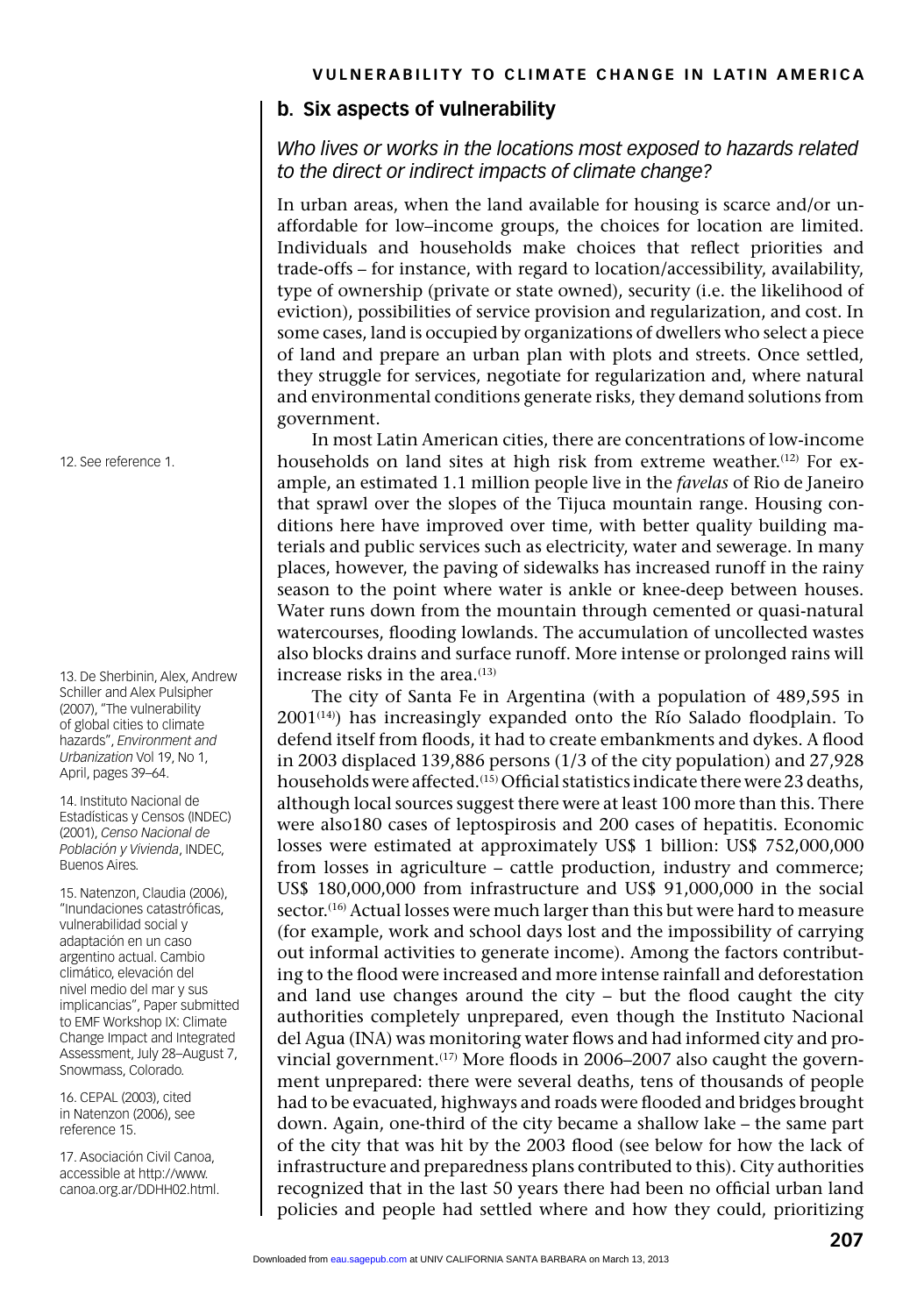proximity to work places or social networks. But the lack of policies is also a way of doing politics.(18)

Buenos Aires has had a significant increase in annual rainfall over recent decades, and increasing numbers of intense rainfall events (for example, more than 100 millimetres in 24 hours).<sup>(19)</sup> According to DesIinventar, between 1990 and 1998, 24 flood events occurred, affecting neighbourhoods of different income levels.(20) Other data indicate that between 1985 and January 2003, 35 flood events affected the metropolitan region.(21) The areas most at risk are the low-lying lands of the lower basins of the rivers Reconquista and Matanza-Riachuelo and these lands have high concentrations of informal settlements.<sup>(22)</sup> No thorough studies have looked at flood events from the perspective of those most affected; but the location of informal settlements within the metropolitan area historically has been on disadvantaged lands, including low-lying coastal lands.

Quito, in Ecuador, is another city where hazards and vulnerability combine to create risk. The city is at the foot of the Pichincha volcano, on very steep slopes. Its population has increased four-fold over the last 30 years or so and a combination of problems (economic crisis, debt, population growing far faster than government can keep up, a lack of planning) has led to legal and illegal occupation of slopes. The costs of providing services and infrastructure to these areas are very high, especially for illegal settlements. The lack of sewers and drainage systems increases the risk of floods, while the lack of proper waste collection systems results in waste accumulation in ravines and gorges, which clogs natural water flow and generates floods and landslides.<sup>(23)</sup>

The metropolitan district of Caracas has suffered from recurrent disasters. Much of the city is built on slopes, with many gorges that lead to the main city river, the Guaire. In 1993, 41.5 per cent of the population lived in low-income neighbourhoods and, while the general population increased 300 per cent between 1950 and 1990, the population in lowincome neighbourhoods (*zonas de ranchos*) increased by 878 per cent, resulting in far higher population densities.<sup> $(24)$ </sup> As the city has expanded, land has become more impermeable, increasing water runoff. Without planning, low-income neighbourhoods have occupied unstable land and gorges and, together with waste accumulation, they act as barriers to water runoff.(25) In December 1999, Venezuela experienced a one in 100-year rainfall with massive landslides and floods that killed hundreds of people. The rainfall was unusual in its intensity, the time of year and in that it was not produced by either a hurricane or a tropical cyclone. The death toll among people settled on slopes and on low-lying lands was very high.<sup>(26)</sup> Eight states were affected but especially Vargas. The area is heavily urbanized, with high population densities on a narrow strip between the mountains and the sea, and crossed by 37 rivers and 42 canyons. Rapid urban growth led to the occupation of slopes with no controls (the rich occupying floodplains and areas near river banks while poor households settled on slopes and near ravines).<sup>(27)</sup> The metropolitan area of Caracas occupies a valley measuring approximately 30 kilometres east to west and five kilometres north to south. Although it is a relatively small area, coordination between different administrative units (municipalities) has proved difficult. Several efforts are underway but there are difficulties in translating a theoretical model of risk management into practice.<sup>(28)</sup>

Intense rains in January 2006 affected several areas in Bolivia, including the city of Viacha, where the Río Pallina overflowed – a result of heavy 18. Asociación Civil Canoa, accessible at http://www. canoa.org.ar/PrPe-Recons.html.

19. See *Atlas Ambiental de Buenos Aires*, accessible at http://www.atlasdebuenosaires. gov.ar; also Rebagliati, Ricardo (2003), "Plan director de ordenamiento hidráulico y proyecto ejecutivo para el arroyo Maldonado del gobierno de la ciudad de Buenos Aires", *Contactar, Ciudades Saludables* No 11, accessible at www.revistacontactar.com. ar/plan\_director\_nro11.htm.

20. Herzer, Hilda and Nora Clichevsky (2001), "Perspectiva histórica: las inundaciones en Buenos Aires", in Alcira Kreimer et al. (editors), *Inundaciones en el Area Metropolitana de Buenos Aires*, World Bank, Washington DC; also see reference 4.

21. See reference 19, Rebagliati (2003).

22. See Re, Mariano and Ángel Menéndez (2007), "Impacto del cambio climático en las costas del río de la Plata", in *Revista Internacional de Desastres Naturales, Accidentes e Infraestructura Civil* Vol 7, No 1, April, Universidad de Puerto Rico, Recinto Universitario de Mayagüez, Puerto Rico, www.uprm.edu/civil/ revistadesastres/Vol7Num1/ 2%20Re%20y%20Menendez. pdf; also Frers, Cristian (2007), "El cambio climático global y su influencia sobre la República Argentina. Impacto del cambio climático en la ciudad de Buenos Aires", accessible at http://www.internatura.org/ estudios/informes/el\_cambio\_ climatico.html; and Czubaj, Fabiola (2007), "Conclusiones del panel intergubernamental de las Naciones Unidas. Expertos advierten sobre los efectos del cambio climatico en la Argentina", *La Nación*, Sección Ciencia y Salud, 11 April, page 16.

23. Zeballos Moreno, Othon (1996), "Ocupación de laderas: incremento del riesgo por degradación ambiental urbana en Quito, Ecuador", in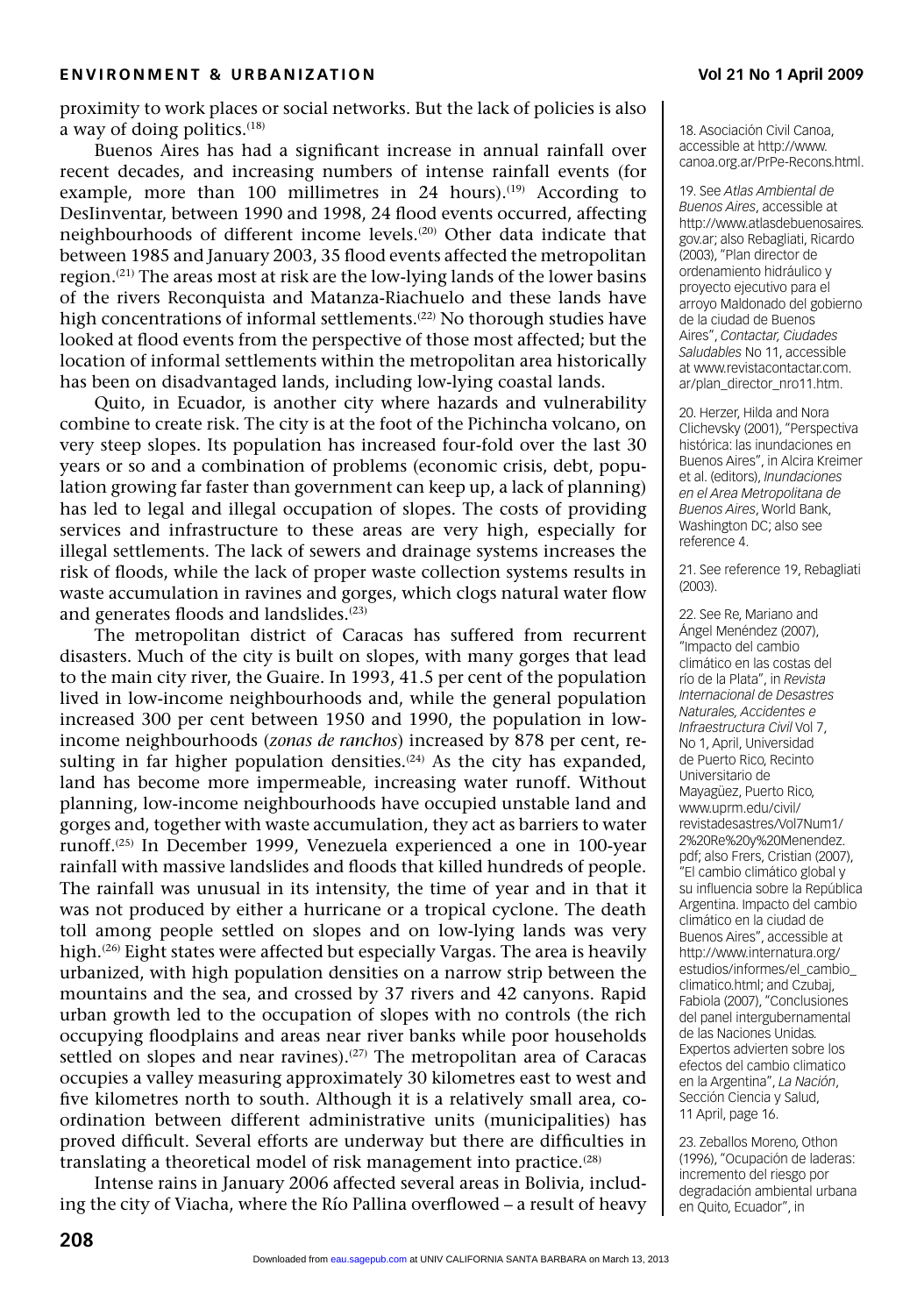M A Fernández (editor), *Ciudades en Riesgo, Degradación Ambiental, Riesgos Urbanos y Desastres en América Latina*, LA RED, Lima; also UN–Habitat (2003), *Water and Sanitation in the World Cities: Local Action for Global Goals*, Earthscan Publications, London, page 154.

24. Cilento Sarli, Alfredo (2007), "La vulnerabilidad urbana de Caracas", accessible at http://168.96.200.17/ar/libros/ venezuela/rvecs/3.2002/sarli. doc.

25. See reference 24.

26. Mata, J L and Carlos Nobre (2006), "Impacts, vulnerability and adaptation to climate change in Latin America", Background Paper presented at Regional Workshop on Latin American Adaptation, UNFCCC, 18–20 April, Lima, Peru.

27. See reference 4, page 149.

28. Jiménez, Virginia (2006), "Taller vivencial de intercambio de experiencias municipales en reducción de riesgos", Report within the framework of Proyecto RLA/51467 Fortalecimiento Regional y Reducción de Riesgos en Ciudades Mayores de la Comunidad Andina, 9–12 November, Caracas, Venezuela.

29. "Rehabilitación urbana en Viacha, La Paz, Bolivia", accessed 4 December 2007 at http://www.hic-net.org/ document.asp?PID=238.

30. UNDP–DIPECHO (2007), "Proyecto regional de reducción de riesgos en capitales Andinas. Documento pais: Bolivia", Mimeo, Brussels.

31. Mejia, Fanny Y (2000), "Construyendo una ciudad mas saludable y sostenible ambientalmente. Estrategia municipal para la superación de condiciones de vulnerabilidad del distrito central, capital de Honduras", Seminar on El Impacto de los Desastres Naturales en Areas Urbanas y en la Salud Publica Urbana en Centro America y el Caribe, ASIES, Guatemala.

32. Segunda Comunicación Nacional de la República Argentina a la Conferencia de rains combined with the dumping of city waste into the watercourse and a lack of cleaning and maintenance of the area. Settlements on the periphery of Viacha have expanded spontaneously and regularization and basic services come after residents have settled; most houses do not have approved plans or legal tenure. Those most affected by the rains were low-income groups, with the disaster occurring at the same time as an economic and political crisis, making it very difficult to implement the needed actions in time. Residents recall former floods in 1985 and 1995, when sewage overflowed onto the streets and damp crept into house foundations, but none were as heavy as the 2006 floods. Demands on local government have been constant.<sup>(29)</sup> In Bolivia, 51per cent of the urban population is poor. Migration from rural areas is an important part of the demographic and physical expansion of cities such as La Paz, Santa Cruz, Trinidad and Cochabamba, and in all of these there are risks of floods, hailstorms, droughts and landslides, with low-income groups settled in peri-urban areas being at particular risk. In January 2007, during floods in Cochabamba, 60 houses collapsed.<sup>(30)</sup>

During Hurricane Mitch, 30 per cent of the central district of Honduras, including the cities of Tegucigalpa and Comayaguela, was destroyed. Most damage was concentrated around the four rivers that cross these cities. Obsolete and inadequate city infrastructure, especially water, sanitation and drainage, a lack of zoning codes, the concentration of services and infrastructure in only a few centres, a lack of official prevention and mitigation strategies, together with inappropriate management of the river basins all combined to create the levels of vulnerability seen in Honduras' capital;<sup>(31)</sup> 78 per cent of Tegucigalpa's drinking water supply pipelines were destroyed.

# *Who lives or works in locations lacking the infrastructure that reduces risk?*

Many of the urban neighbourhoods most at risk from extreme weather are made even more vulnerable by the lack of infrastructure and services, and often by physical changes to the site or its surrounds. The metropolitan region of Buenos Aires has a large deficit in the infrastructure needed to keep risks to a minimum, including provision for water, sanitation and drainage – although with large disparities between the wealthier and the low-income municipalities in the quality and extent of provision. Buenos Aires has an old drainage system, planned for half the current population and designed to work in the context of open spaces and vacant land that no longer exist. In 2001, record levels of precipitation caused large parts of the urban infrastructure to collapse, a situation that has now become recurrent.(32)

The devastating floods experienced by Santa Fe described above were due in part to incomplete or unmaintained infrastructure. Infrastructure may also generate a false sense of security, leading to a disregard of important non-structural measures. In Santa Fe, where land use has not been regulated, nobody enforced recommendations for avoiding the occupation of low areas. A member of a local foundation complained that local authorities favour the settlement of at-risk areas by bringing piped water and electricity to the neighbourhoods, "where they have their loyal voters".<sup>(33)</sup> Infrastructure to defend certain city areas was supposed to be in place shortly after 1998 but was never completed because of a lack of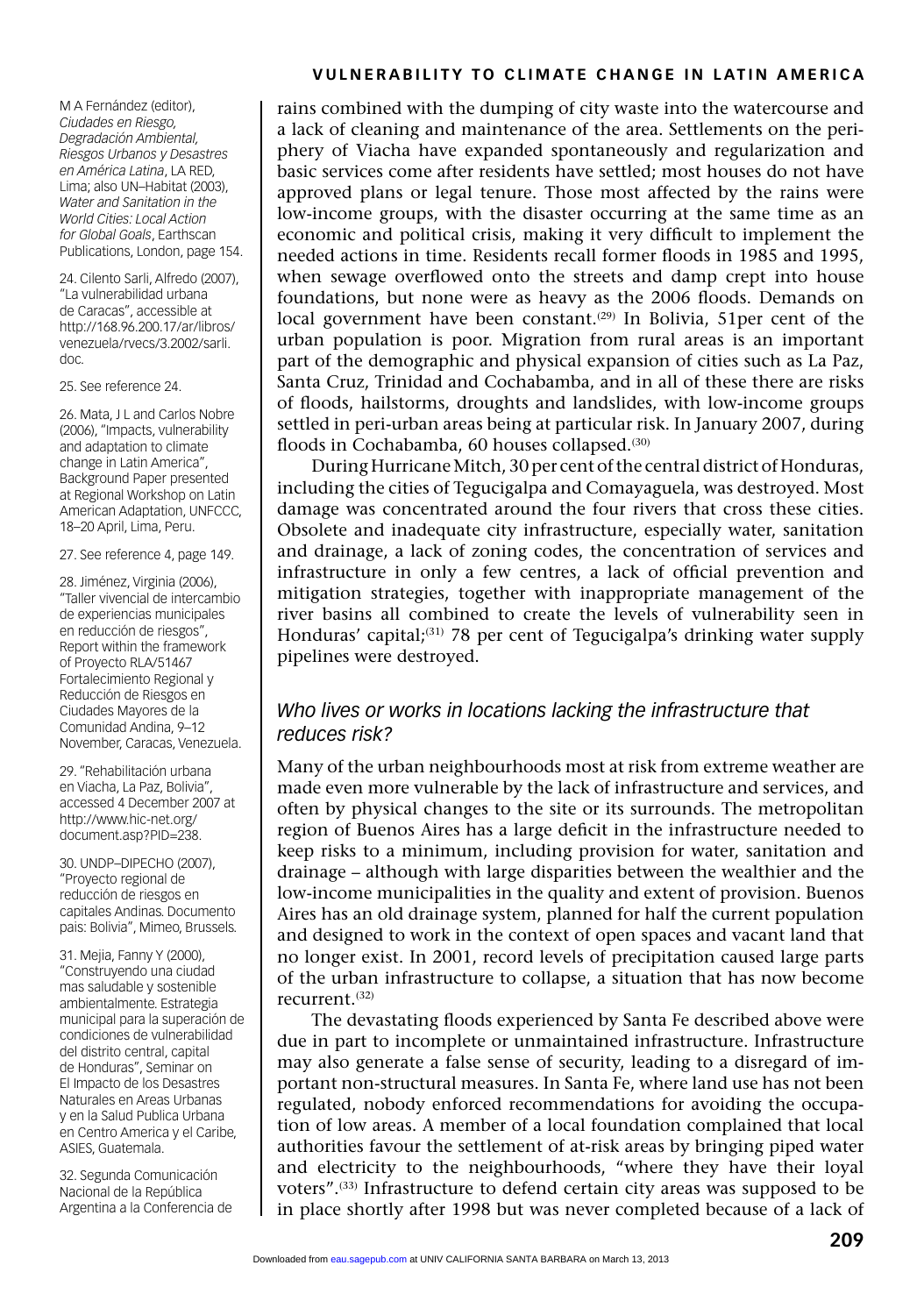resources; and the construction of road infrastructure, such as the highway connecting the city with Rosario, created barriers to water runoff. Five years previously, studies had pointed to the need to double the size of the highway's bridges. The pumps and drainage systems installed to evacuate water in protected areas did not work because of vandalism and lack of maintenance $(34)$ 

The city of Pergamino in the Pampas of Argentina also faces more frequent floods due to a combination of increased rainfall since the 1970s, land use changes without a proper urban plan, and the lack of drainage systems and proper waste disposal.<sup>(35)</sup>

Besides the fact that basic services and infrastructure such as water and sanitation and proper waste collection and disposal decrease health risks, when they are in place, excess water drains more easily, cesspits do not overflow and wastes do not clog drains and channels. In Latin America, sanitation has improved; however in 2004, 125 million people (14 per cent of the urban population) still lacked a basic sanitation system<sup>(36)</sup> and a significantly higher proportion lacked good quality provision for sanitation and drainage.(37)

# *Who lacks knowledge, capacity and opportunities to take immediate short-term measures to limit impacts?*

The devastation caused in so many low-income settlements by extreme weather is not necessarily a matter of a lack of knowledge or capacities by their residents, although this may be the case for some new migrants. For residents of informal settlements, there are often risks associated with moving away from their homes because of an approaching storm or likelihood of a flood, even when advised to do so – for instance, losing valuables to looters, uncertainty about provisioning for their needs in the places they move to and the worry of not being allowed back if the settlement is damaged. There are also uncertainties about what the weather forecast actually implies for each home and household, so decisions are made in the context of stress and considerable uncertainty.

This uncertainty is not necessarily removed by official mechanisms to inform the population on how to prepare and react in cases of disaster. In the case of the floods in Santa Fe, the accuracy of the information was doubtful. In addition, the lack of appropriate information and official evacuation mechanisms stopped many from evacuating promptly. The sense of insecurity for those living in informal settlements and the knowledge that looting usually accompanies flooding made many stay to protect their homes and assets. There is no official information regarding the postdisaster situation in Santa Fe, although different newspapers mentioned that many were not able to return to their houses, or that government agencies intended to move them to other city areas far away from social and family networks, work and schools.

A case study of 15 disaster-prone "slum" communities in El Salvador also shows the difficulties of getting appropriate risk-reduction action at neighbourhood level. Households recognized the serious risk of flooding and landslides and took measures to lower risks. But various factors limited the effectiveness of community-wide measures, including the individualistic nature of households' investments, the lack of representative community organizations and the lack of support from government agencies, with most residents viewing local and national governments as unhelpful or even as a hindrance to their efforts.<sup>(38)</sup>

las Partes de la Convención Marco de las Naciones Unidas sobre el Cambio Climático (CMNUCC) (2007), Secretaría de Medio Ambiente y Desarrollo Sustentable, Jefatura de Gabinete, Buenos Aires.

33. Valente, Marcela (2007), "Cambio climático. Inundación Santa Fe: aguas violentas, desidia humana", Buenos Aires, April 2, (IPS), http://www. proteger.org.ar/doc621.html.

34. See reference 15.

35. Herzer, Hilda et al. (2001), "Grandes inundaciones en la ciudad de Pergamino: extraordinarias, pero recurrentes, análisis de un proceso de vulnerabilidad progresiva", *Realidad Económica* No 175, pages 92–116.

36. "Noticias de Latinoamérica", *Boletín de Agua y Saneamiento* No 20, July 2007.

37. See reference 4.

38. Wamsler, Christine (2007), "Bridging the gaps: stakeholderbased strategies for risk reduction and financing for the urban poor", *Environment and Urbanization* Vol 19, No 1, April, pages 115–142.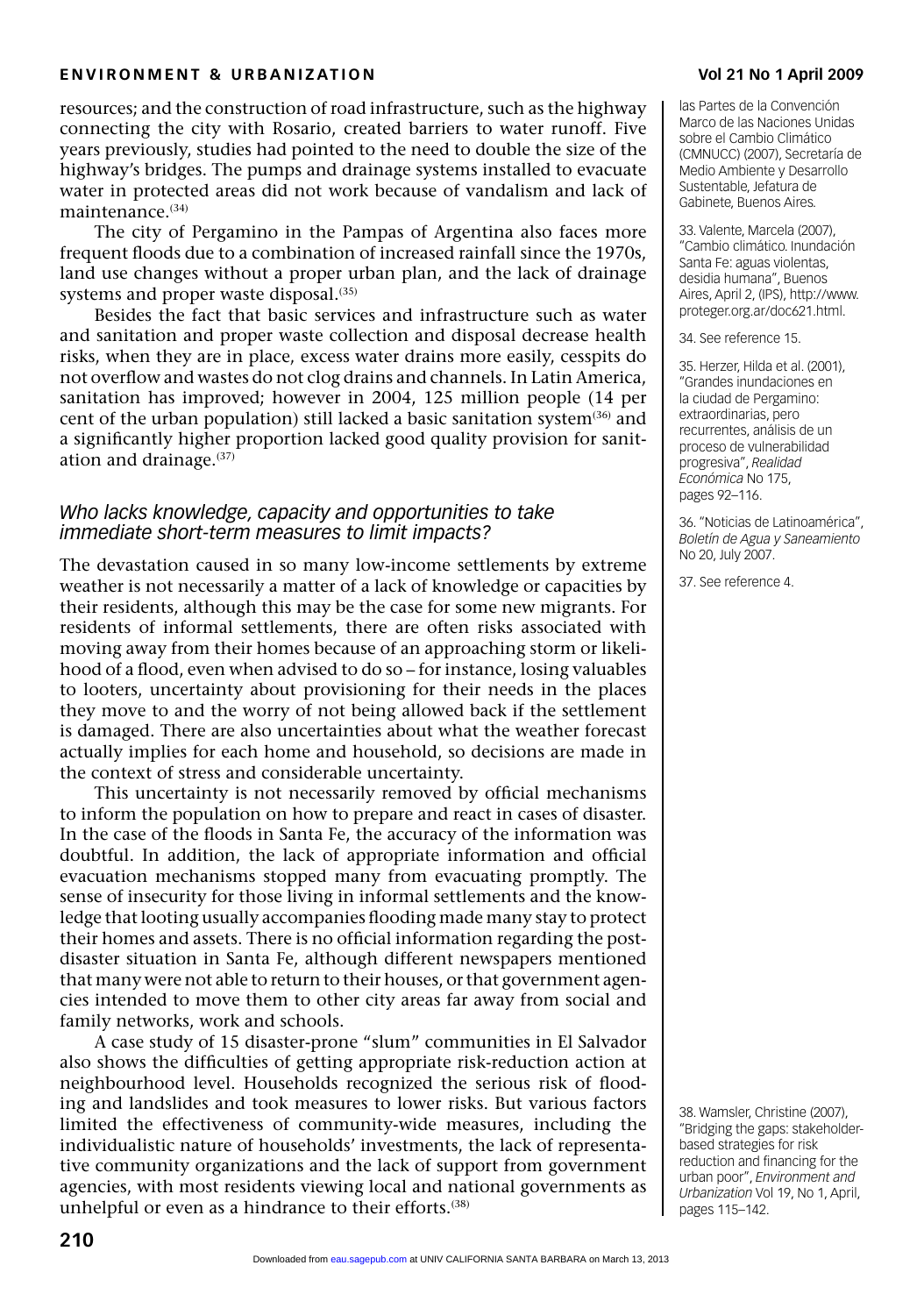In the case of a low-income community (EL Zanjon) on the banks of the Matanza Riachuelo River in Buenos Aires, the lack of advance warning has long hindered them from taking appropriate action before floods arrive. In 2004, the neighbourhood was flooded and a few days later, filmmakers produced a video showing the situation and suggesting links to climate variability and change. Local inhabitants reported that they never knew in advance when the floods were coming even though there was official information regarding precipitation, tides and water levels. The video was used to generate awareness among the community and at different decision-making levels within government agencies, while a community early warning system was developed: a telephone line was installed so that port authorities could call a resident and a system of whistles was set up to alert neighbours.<sup>(39)</sup>

There are examples of low-income populations who lack the knowledge to cope with risk. For example, in Brazil, new migrant populations from the arid northeast, with no personal experience of mudslides, arrive in Rio de Janeiro and settle on the hillsides. As they clear these areas for their homes, they remove the protective vegetation cover despite government efforts to protect these areas. The lack of personal knowledge of local risk and of appropriate building techniques hinders safer practices – although many other factors also contribute, including the prevalence of crime and violence that inhibit social cohesion. Over the last 15 years, there have been large public programmes to improve conditions in the *favelas*, including investment in basic infrastructure, health and education for half a million poor residents.<sup>(40)</sup>

# *Whose homes and neighbourhoods face greatest risks when impacts occur?*

In informal settlements, houses are usually built incrementally over a number of years, with materials of diverse origin and quality, and not always following accepted techniques. These houses rarely comply with official safety standards and there are no controls in place. Most buildings are used intensively – with high levels of overcrowding and a mix of living and working spaces. This is often combined with a lack of maintenance and with environmental conditions (e.g. humidity from proximity to river edges and coastal areas) that cause rapid deterioration. Houses are not as solid or as insulated as they should be and are often built on inadequate foundations (many on landfill or unstable land). In the suburbs of Buenos Aires, in low-lying lands, each resident contracts trucks to bring solid waste to their piece of land and later compact it as best they can. There is no coordination between neighbours, so plots end up on different levels; when it rains, some are flooded more than others. The natural drainage of the larger site has been totally modified without incorporating the needed drainage infrastructure. Families often end up with water in their houses for up to a day when heavy (but not exceptional) rains occur. Houses built on stilts are rare in Buenos Aires – although there are examples, mostly in traditional low-income coastal areas (for example, La Boca–Barracas, Isla Maciel and some neighbourhoods in Avellaneda, south of Buenos Aires, or Tigre, in northern Buenos Aires). Most relatively new low-income settlements have not incorporated such measures, although building two-storey houses would allow valuable assets to be moved to the higher floor. However, this cannot always be done because of the costs and skills necessary to build two-storey houses.

39. See Simms, Andrew and Hannah Reid (2006), "Up in smoke? Latin America and the Caribbean. The threat from climate change to the environment and human development", Third Report from the working group on climate change and development, New Economic Foundation, page 15.

40. See reference 13.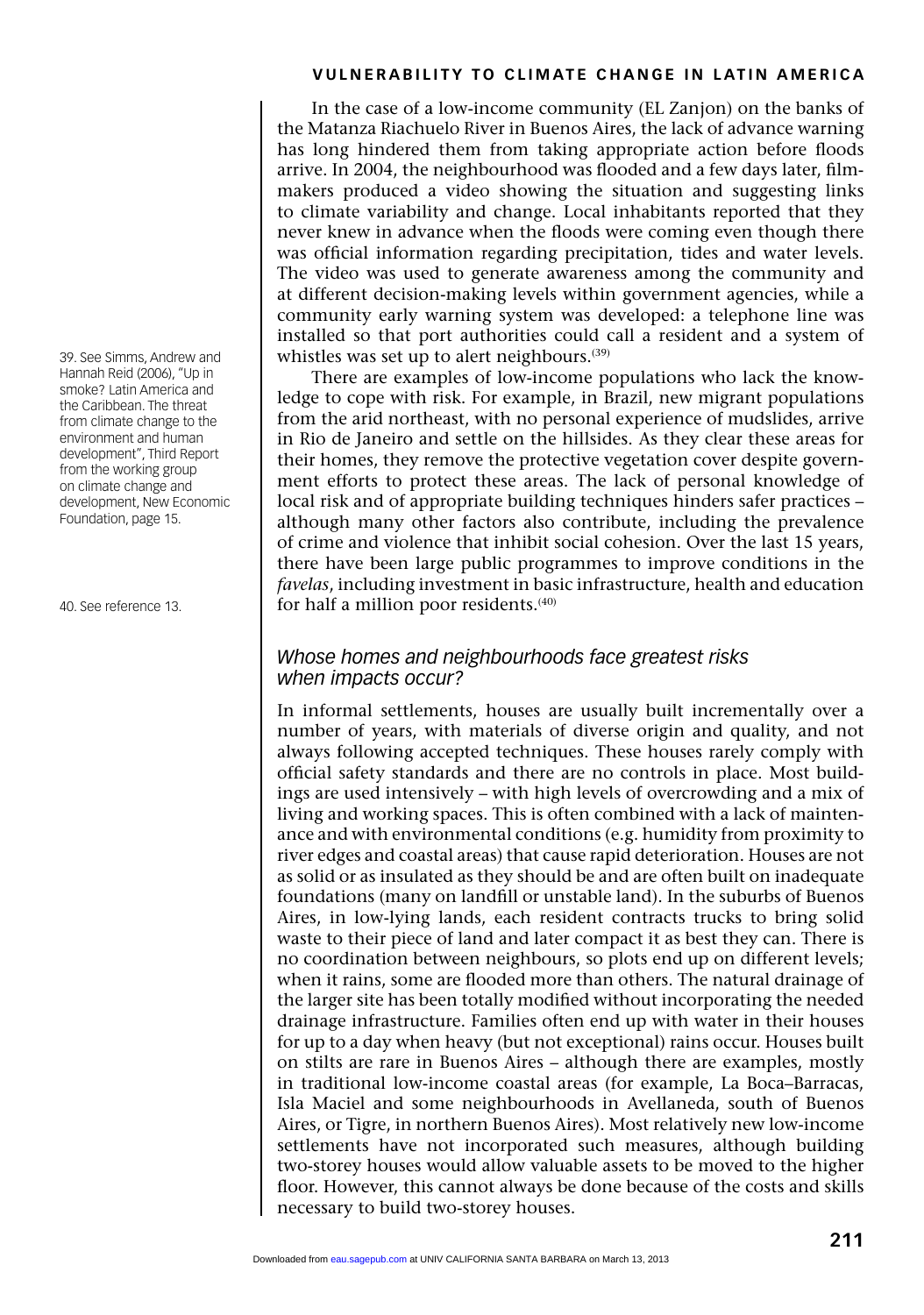Most low-income groups live in housing without air-conditioning or adequate insulation, and during heat waves, the very young, the elderly and people in poor health are particularly at risk.<sup>(41)</sup> In northern Mexico, heat waves have been correlated with increases in mortality rates; in Buenos Aires, 10 per cent of summer deaths are associated with heat strain; and records show increases in the incidence of diarrhoea in Peru.<sup>(42)</sup> Cold spells are also becoming more frequent, and without proper heating and housing insulation they are also difficult to cope with. In July 2007, it snowed in Buenos Aires for the first time in almost 100 years. There are no available data, however, on death tolls and health impacts related to unusual and extreme temperatures.

The expansion of dengue, malaria and other infectious diseases is related to changes in temperature and precipitation. No studies that we know of specifically associate disease risks and vulnerability to climate change. However, we can assume that low-income groups and, in particular, vulnerable age groups will be more at risk, as they live and work in homes and neighbourhoods where public health measures to eliminate disease vectors are absent or ineffective. They also have to rely on overtaxed and often ineffective health care systems, and lose school and work days to health problems that should have been prevented. Most work in the informal economy and thus lack insurance to cover lost workdays.

# *Who is least able to cope with impacts?*

The most vulnerable groups (low-income groups in general, women, children and the elderly) seldom have an influential voice with regard to disaster preparedness or responses. This applies in particular to those living in informal settlements where government agencies refuse to work. The needs of infants, children and the elderly often get little attention. The same is generally true for women, who also have less scope to take action. In the case of the Santa Fe floods, although no precise data relate vulnerability to disaster, it has been recorded that in general, those most affected live in flood-prone areas that also lack drainage infrastructure. Data from 2002 estimate that 63.7 per cent of the population of the city of Santa Fe were below the poverty line and there was an unemployment rate of 23 per cent. Certain indicators point to people's potential (or lack thereof) for coping with floods – in 2003, 46 per cent of Santa Fe's population were under the age of 18 and 93.8 per cent of those under 18 were poor; 41 per cent of the households had a female head; 80 per cent of the labour force worked within the informal economy; 41 per cent lived in informal settlements; and 60 per cent had no health insurance other than the public health system.<sup>(43)</sup>

A considerable proportion of the urban poor in Latin America are refugees, fleeing wars and conflicts (including guerrillas and drug warfare), disasters and environmental degradation. Even if many of these situations are unrelated to climate events, they highlight who is most affected. These people move to urban areas, leaving behind homes, social networks, family ties and assets. It takes a long time to insert themselves into local communities and build ties and participate in community organizations that can push for changes and negotiate with government and utilities for neighbourhood improvements. Recent floods in the city of Tabasco in Mexico generated between 60,000 and 100,000 refugees, who moved to Playa del Carmen and Cancun in search of jobs and a place to live.<sup>(44)</sup> It is

41. Bartlett, Sheridan (2008), "Climate change and urban children: implications for adaptation in low- and middleincome countries", Human Settlements Discussion Paper Series, Climate Change and Cities 2, IIED, London.

42. See reference 26.

43. CEPAL (2003), cited in Natenzon (2006), see reference 15.

44. See http://www. migrantesenlinea.org/enlinea. php?c=1689.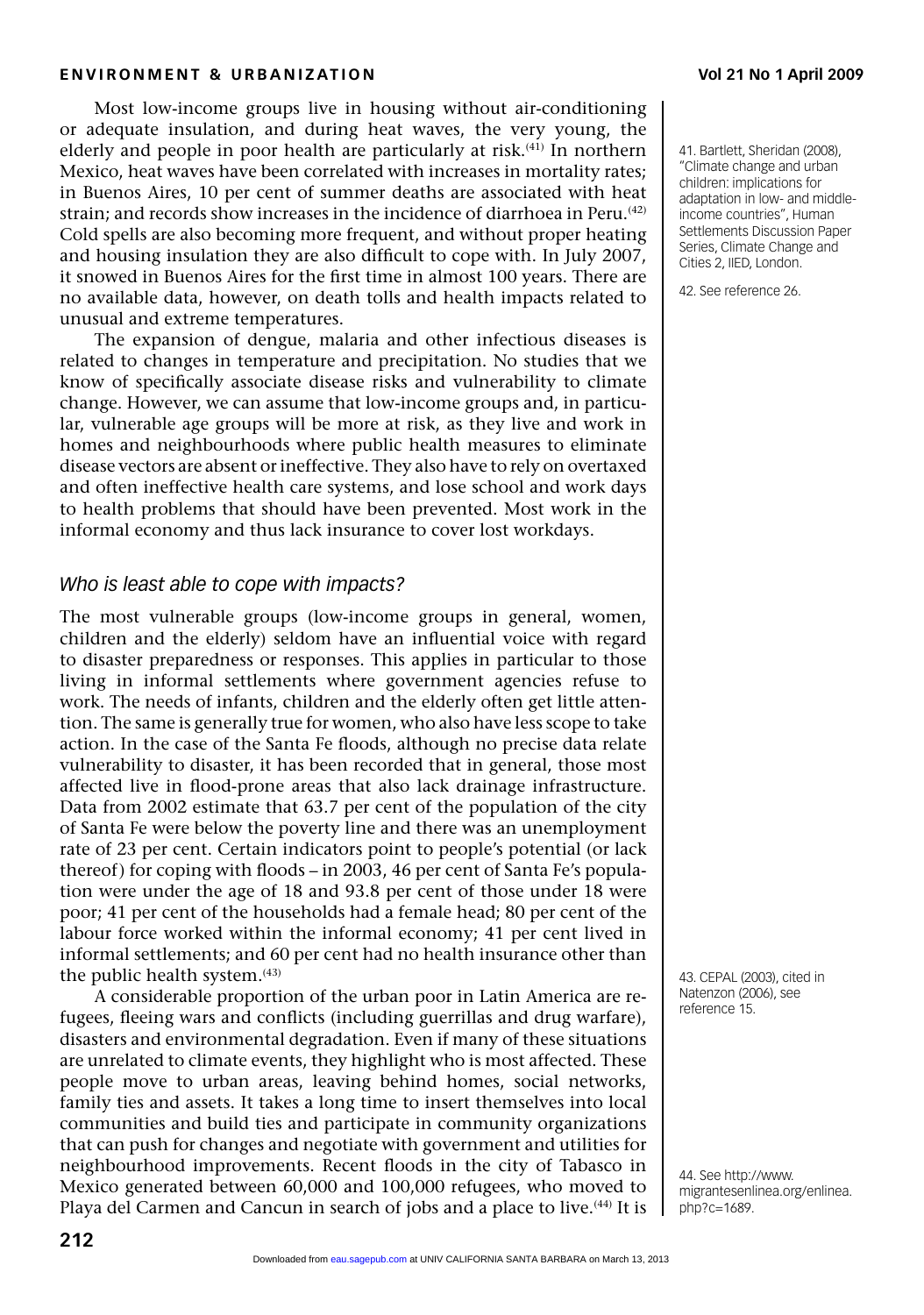impossible to know where these people will ultimately settle but none of these cities were prepared to absorb so many migrants. Cancun, for example, was transformed over a period of 30 years from a fishing town of 500 inhabitants to the biggest tourist centre in Mexico, with 458,477 inhabitants. The city has a wealthy hotel area on a sand barrier, which is totally at risk from storm surges and hurricanes but which has appropriate services and resources for protection and recovery. The proper city, where most of the people serving the hotels or tourist trade live, is also at risk from hurricanes but many neighbourhoods are impoverished and marginal, lacking services and adequate housing.<sup>(45)</sup>

In Colombia, between 1995 and 2005, 3 million people were displaced, mostly by paramilitary and guerrilla activity. According to CODHES (Consultoría para los Derechos Humanos y el desplazamiento Forzado) women, children, Afro-American and native communities have been the most affected. The majority of the displaced move to nearby small urban centres or to mid-sized or large capital cities, but they usually lack the education and job skills suitable for urban life and labour markets cannot absorb so many. Unemployment and low salaries are common. On average, in 2005, a displaced family earned 40 per cent of the minimum salary – evidence of the vulnerability of the displaced (who lose their land, assets, social and cultural networks) and the disruption of families in the process. Along with social and political unrest, much of Colombia is prone to flooding, landslides, tropical storms, droughts and seismic activity. Many of the displaced, already socially and economically vulnerable, move into marginal city areas (prone to flooding and landslides, near waste dumps) and are even more vulnerable than existing low-income city dwellers.

Migrants also take measures to address their vulnerability. In the suburbs of Buenos Aires, migrants from Peru organize savings groups that are used, among other things, for housing and household appliances. These savings groups are based on trust between friends and family. Migrants who have moved abroad often send remittances home – and remittance flows are greatly increased if family members at home are hit by a disaster. These funds are an important economic support for recovery.

# *Who is least able to adapt to avoid impacts?*

Although Latin America has an abundance of freshwater resources, many cities depend on local rivers, underground water, lakes and glaciers that may be affected by climate change. Considering city growth, environmental deterioration and possible climate change impacts, these sources might not be enough to meet demand. Cities such as Guadalajara in Mexico<sup>(46)</sup> and many Andean cities may face increasing water stress, and low-income groups who still lack adequate access to water will be even less likely to obtain it unless there is strong political commitment.

Cities located in semi-arid regions are particularly vulnerable. Glacier shrinkage reduces the storage of large quantities of water that are later released to river networks during the dry season. Many cities in the Andes will face water shortages during the dry season as a result of glacier retreat over the last decades. Examples include Ushuaia in Tierra del Fuego, which obtains water from the Martial glacier, and Mendoza and San Juan in the Cuyo region in Argentina, where 2 million people live distributed in eight oases. A study from the central Andes of Peru indicates that the largest city in the region, Huancayo, with approximately 325,000 inhabitants, is

45. Domínguez Aguilar, Mauricio and Ana García de Fuentes (2007), "Barriers to achieving the water and sanitation-related Millennium Development Goals in Cancún, Mexico at the beginning of the twenty-first century", *Environment and Urbanization* Vol 19, No 1, April, pages 243–260.

46. See Von Bertrab, Etienne and Philippus Wester (2005), "Gobernabilidad del agua en Méjico: la crisis de agua en Guadalajara y el destino del lago Chapala", *Medio Ambiente y Urbanización* Vol 21, No 62/63, pages 143–160, IIED–AL, Buenos Aires.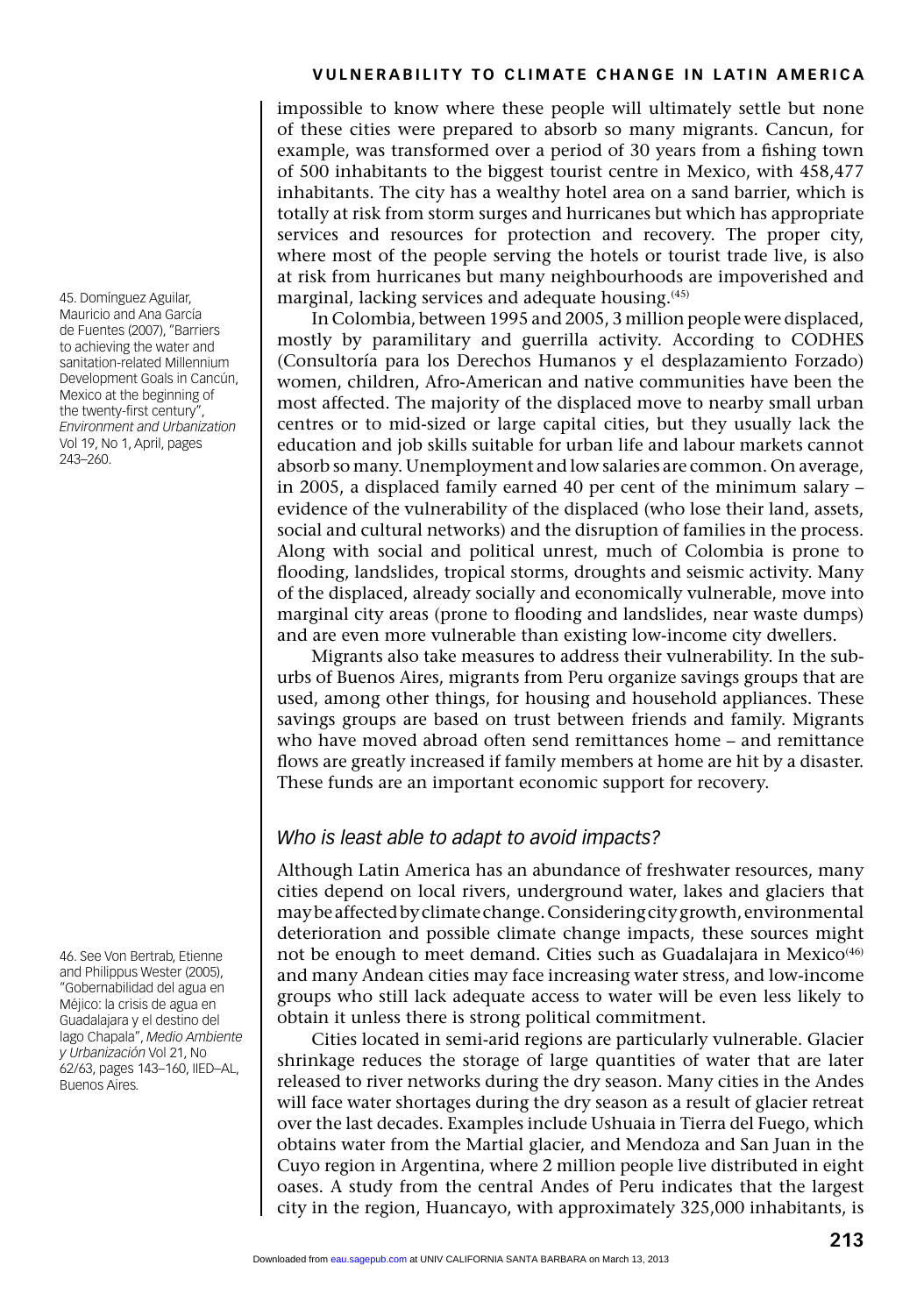already experiencing water shortages. Retaining walls and small dams have been constructed on nearby lagoons but now these interventions are being called into question as they may have contributed to water shortages, along with the increased demands that come with population growth, land use changes and deforestation. The situation is likely to become more acute with climate change. Structural measures have not provided expected outcomes, as they have been implemented within a framework of institutional weakness, overlapping functions between offices, corruption, political opportunism, weakened democracy and no stakeholder participation.<sup>(47)</sup>

Quito is another city that will face water shortages as a result of glacier retreat. According to official studies, climate change is affecting mountain glaciers and water availability through a reduction in surface and underground water, the sedimentation of waterways, land use modification, the emergence of conflicts around water use, and increases in water use due to increased temperatures (see below for a discussion of how the local government is preparing an adaptation plan). $(48)$ 

The flooding in Santa Fe is also relevant to the issue of who is least able to adapt to avoid impacts. In this city, knowledge about the risks and about what needs to be done does not result in needed actions. The director of a local foundation in Santa Fe noted after the floods that "...there have always *been heavy rains in the city of Santa Fe*"; he also noted that the contingency plan for flooding was only on paper and that no one really knew what they were supposed to do. There was no alert and evacuation system in place although everybody knew that more than 100,000 *santafesinos* were at risk and experts from INA had anticipated the weather conditions. No studies have monitored the actions taken in Santa Fe after the 2003 floods; but it seems that structural measures were proposed (although not necessarily implemented) and public resources were used with political aims.(49) Civil society groups (including groups of evacuees) have been unable to press government to implement the needed programmes and actions for overall city improvement and risk reduction. Floods in 2007 once again exposed the lack of official action. Recently, the municipality and UNDP invited local organizations to the presentation of a programme for the reconstruction of the city. The main proposal is the relocation of those most affected by the floods and the construction of social housing (1,500 units) on vacant land in four different areas of the city near transportation networks, with services and infrastructure. However, who participates, who is relocated and which house prototypes are used are all decided by the city authorities. Selection criteria will be based on a family's vulnerability. The way the programme is implemented will result in new neighbourhoods with families from different places who will probably lose family support and social networks.<sup>(50)</sup>

An ambitious plan to address flooding in Buenos Aires is underway with support from the World Bank, which includes the modelling of drainage systems, the design of infrastructure works (structural measures) and the development of city norms (non-structural measures) and procedures (management system). The plan is based on historical climate records, with a 50-year horizon, and has not taken into account climate change variables. The reason given is that there is insufficient information to allow this, although the study recognizes that the floods have worsened over recent decades.(51) Meanwhile, an internal report from IDRC suggests that the population at risk from flooding on coastal and estuary lands of the

47. Martinez, Alejandra et al. (2006), "Vulnerability and adaptation to climate change in central Peruvian Andes cities: report of a pilot study", Proceedings of the 8th International Conference on Southern Hemisphere Meteorology and Oceanography, 24–28 April, Foz de Iguaçu, Brazil.

48. Neira Carrasco, Juan A (2007), "Medidas asumidas por el municipio del distrito de Quito para afrontar los efectos del cambio climático", accessible at www.comunidadandina.org/ desarrollo/cl\_JuanNeira.pdf.

49. See reference 15.

50. See reference 17.

51. See reference 19, Rebagliati (2003).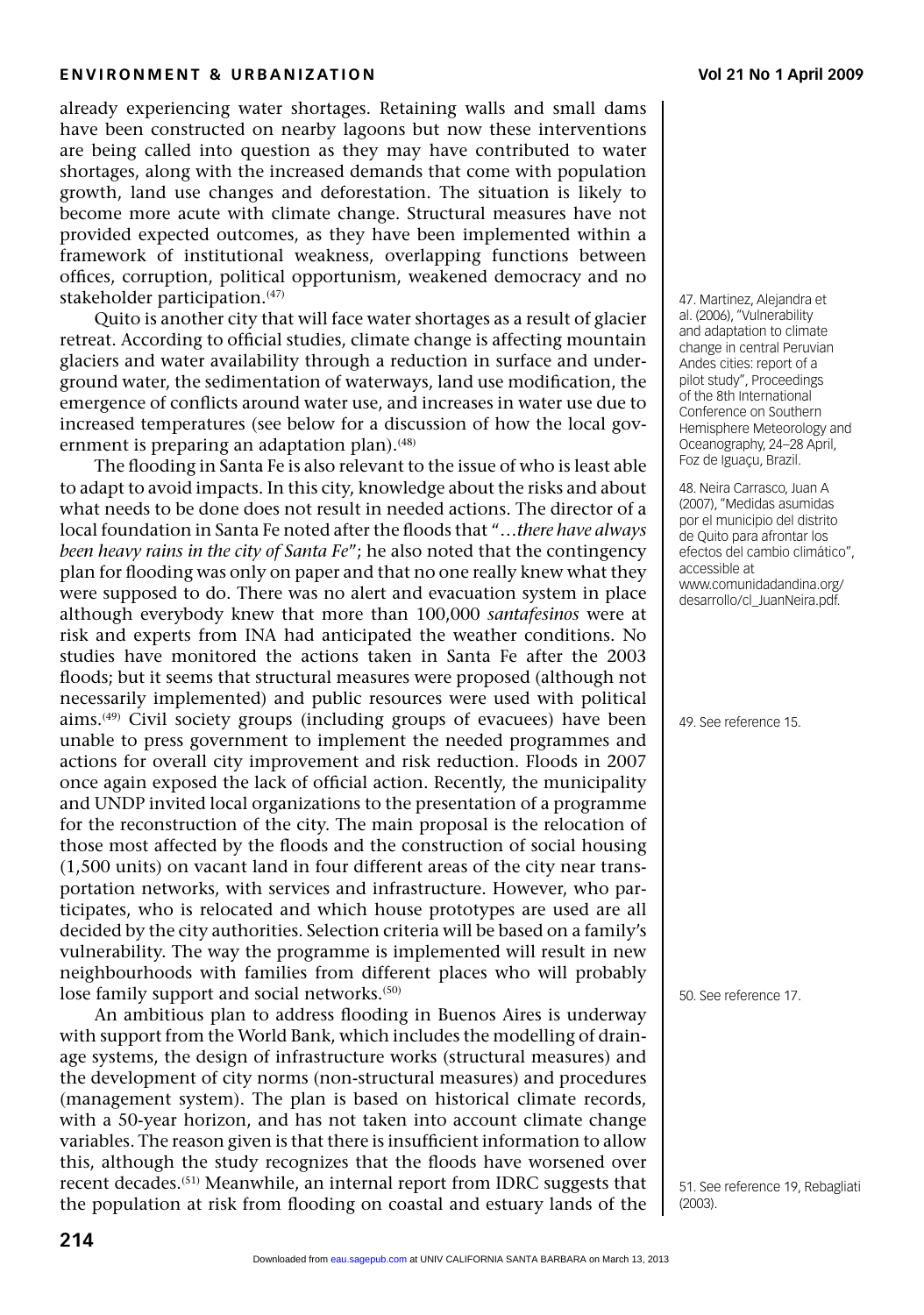La Plata River could be 1.7 million by 2070, three times the current figure. The property and infrastructure losses for 2050 to 2100 could range from US\$ 5 billion to US\$ 15 billion. Meanwhile, low-income neighbourhoods and upper middle-income gated communities continue to settle on lowlying lands.<sup>(52)</sup>

In most Latin American cities, upper middle- and high-income neighbourhoods also settle in risk areas near rivers or coastal areas or on slopes, but they have a choice and the assets (capital, contacts, power etc.) to reinforce their house structures, get protective infrastructure, and lobby for policies and actions that protect their homes and neighbourhoods; their homes and possessions are also protected by insurance.

# **III. POSSIBLE WAYS FORWARD**

A large and diverse body of promising experiences demonstrates how community-based actions in low-income settlements (sometimes supported by international agencies, local and national NGOs, state or national government bodies and charities) can address the risks described above. Even though many of these experiences are in response to risks that do not originate from the impacts of global warming, they show how local governments, communities and other social actors can work in collaboration or independently to reduce risks from extreme weather and other likely impacts of climate change.

# **a. Regional or national networks and risk management programmes**

Central America is within the hurricane belt and has a long history of trying to cope with the effects. In 1998, Hurricane Mitch affected more than 1.2 million people, and conservative estimates suggest US\$ 8,500 million worth of losses, more than the annual GDPs of Honduras and Nicaragua combined. This set development back for more than a decade. More recently, the unprecedented hurricane season of 2005 shows how climate change may increase the intensity and frequency of these natural events.

A range of programmes and networks has been set up in the region to better prepare for disasters. In 1993, Costa Rica, El Salvador, Guatemala, Honduras, Nicaragua and Panama created the Centro de Coordinación para la Prevención de los Desastres en América Latina – CEPREDENAC. This centre coordinates development cooperation, information exchange and advice – seeking to contribute to the improvement of decision-making in the region regarding risk prevention and mitigation. In each country, a commission or national system for risk management and disaster prevention was set up.

In 2000, the government of Nicaragua created the Sistema Nacional para la Prevención, Mitigación y Atención de Desastres (SNPMAD), which integrates different government levels, social actors and municipal and regional committees for risk prevention and mitigation, with a clear focus on risk management. Nicaragua is the second poorest country in the region and 60 per cent of its labour force earn less than the amount needed to cover basic needs. Economic and political crises add to international context, droughts, floods and hurricanes. Estimates of economic losses

52. Burone, Federico (2007), "Vulnerable communities worldwide*.* Adaptation to climate change"*,* United Nations Climate Change Conference, 3–14 December, Nusa Dua, Bali, Indonesia.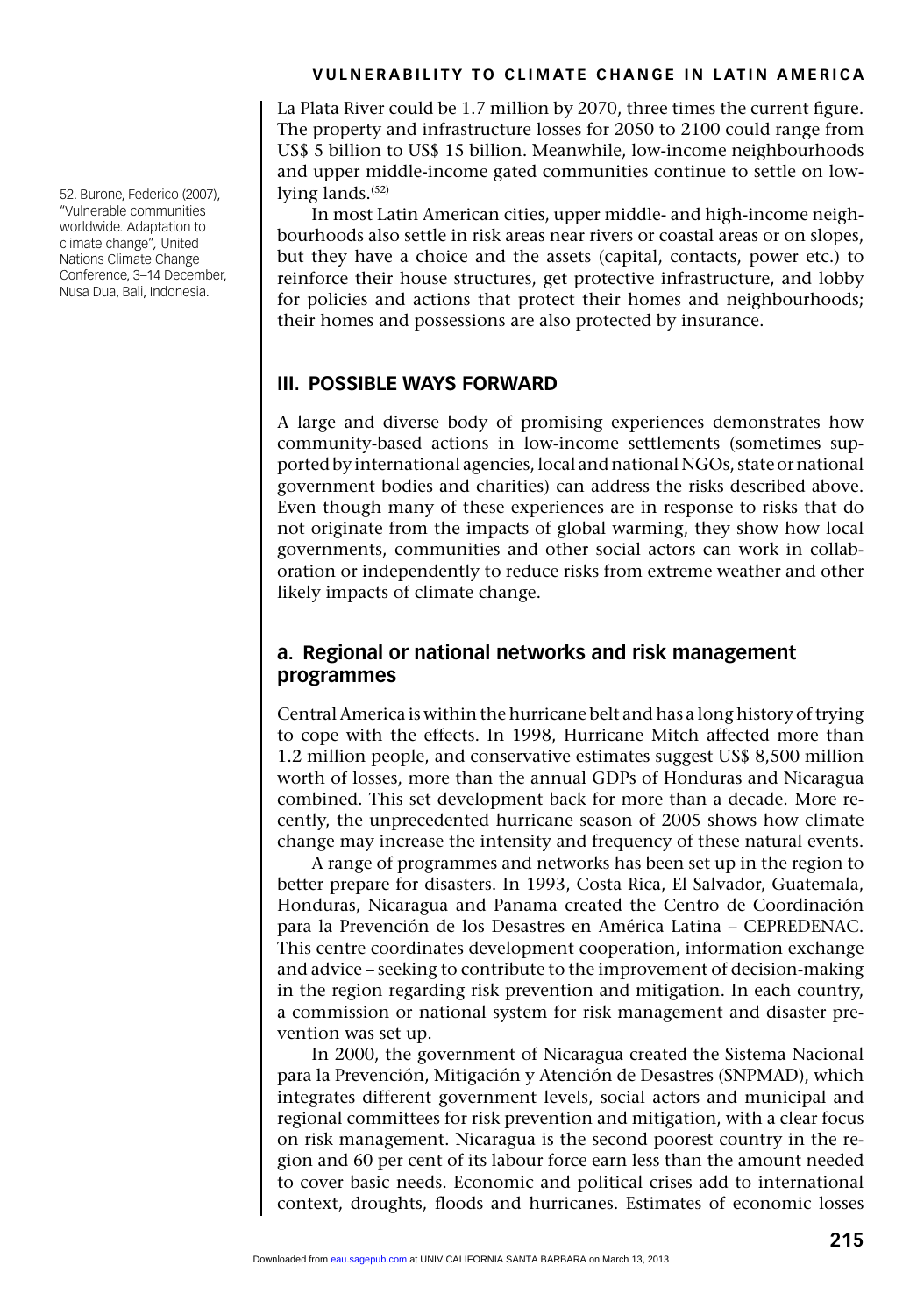between 1978 and 2000 are around US\$ 4 billion. The system aims to articulate with municipal committees the work at the local level, strengthening networks and horizontal relations. A national fund has also been created to support the work.(53)

After Hurricane Mitch, El Salvador developed an early warning system and prepared the communities for emergencies. At the same time, it created an office for risk management.<sup>(54)</sup>

The Andean region is also working on disaster preparedness; although this is not specifically related to climate change, it may improve the potential to share knowledge and capacities, allowing countries to adapt more easily to climate change. Capital cities in the region<sup>(55)</sup> are taking part in a project to strengthen local capacities for risk management. In the last three decades, the Andean region urbanized rapidly, with the urban population rising from 30 to 75 per cent. Most low-income settlements are located on steep slopes. The Proyecto Regional de Reducción de Riesgos en Capitales Andinas (RLA/51467) is funded by UNDP and DIPECHO.<sup>(56)</sup> It aims to establish alliances between local mayors and produce information exchange, tools and local norms and regulations that include risk management within local development plans.<sup>(57)</sup>

In terms of risk management, particularly after Hurricane Mitch and later Stan, Central American countries have recognized that disaster management is not the exclusive concern of civil defence institutions or a single organization but, rather, an integral part of policies and actions at different government levels, involving different sectors and offices.<sup>(58)</sup> However, these programmes and networks have usually been set up at the national level, without sufficient coordination and implementation at the local level and with weak links to key sectors and institutions such as the housing and urban planning. The emergency aspects of disaster remain deeply rooted within the institutions of the region.<sup>(59)</sup> Risk reduction is not really being addressed and many governments and international aid organizations continue to favour structural measures over non-structural, even though they have shown their limitations.

# **b. City level risk management programmes or implementation of some of its components**

Some of the cities that are best prepared for disasters are those affected periodically by seismic movements and hurricanes. In recent years, they have made improvements to include risk management within their local development plans and have set up warning systems.

Several municipalities (*alcaldías*) that are part of the metropolitan district of Caracas are undertaking actions to reduce risk within a broader framework of habitat improvement. The municipality of Chacao has developed an early warning system that aims to monitor gorges and alert dwellers about potential landslides, thus reducing damage and loss of life. The municipality of Bolivariano Libertador, where the Anauco neighbourhood is located (one of the areas that was most affected by 1999 landslides), is implementing a project of social and physical rehabilitation and a community warning system. Another municipality, El Hatillo, is working on community capacity, building in risk protection and prevention.<sup>(60)</sup>

Some cities are addressing problems of freshwater resources. In the cities of Jauja and Concepción, the implementation of such non-structural

53. Zilbert Soto, Linda (2001), "Material de apoyo para la capacitación en gestión local del riesgo", within the framework of the Formación de Recursos Humanos para la Integración de Sistemas Nacionales de Prevención, Mitigación y Atención de Desastres implemented by Secretaría Ejecutiva del Sistema Nacional (SE–SNPMAD) and UNDP–Nicaragua with funds from Oficina para Ayuda Humanitaria de la Agencia Suiza para el Desarrollo y Cooperación (COSUDE), LA RED.

54. Lopez, Ana Deisy (2004), "Sistema de alerta temprana por inundaciones. Experiencia en El Salvador", accessible at hispagua.cedex.es/ documentacion/documentos/ cong\_valencia2004/ PRESENTACIONES/ SAT%20El%20Salvador.PDF.

55. La Paz, Lima, Quito, Caracas and Bogotá.

56. DIPECHO stands for Disaster Preparedness–ECHO, where ECHO is the European Commission's Humanitarian Aid Department.

57. See http://content.undp. org/go/newsroom/2007/june/ pnud-comprometido-con-lareduccin-de-riesgos-en-laregin.es?lang=es.

58. Gavidia, Jorge (2006), "Priority goals in Central America. The development of sustainable mechanisms for participation in local risk management", *Milenio Ambiental* No 4, pages 56–59, Journal of the Urban Environment Programme (UPE) of the International Development Research Centre (IDRC), Montevideo.

59. See reference 58.

60. See reference 28.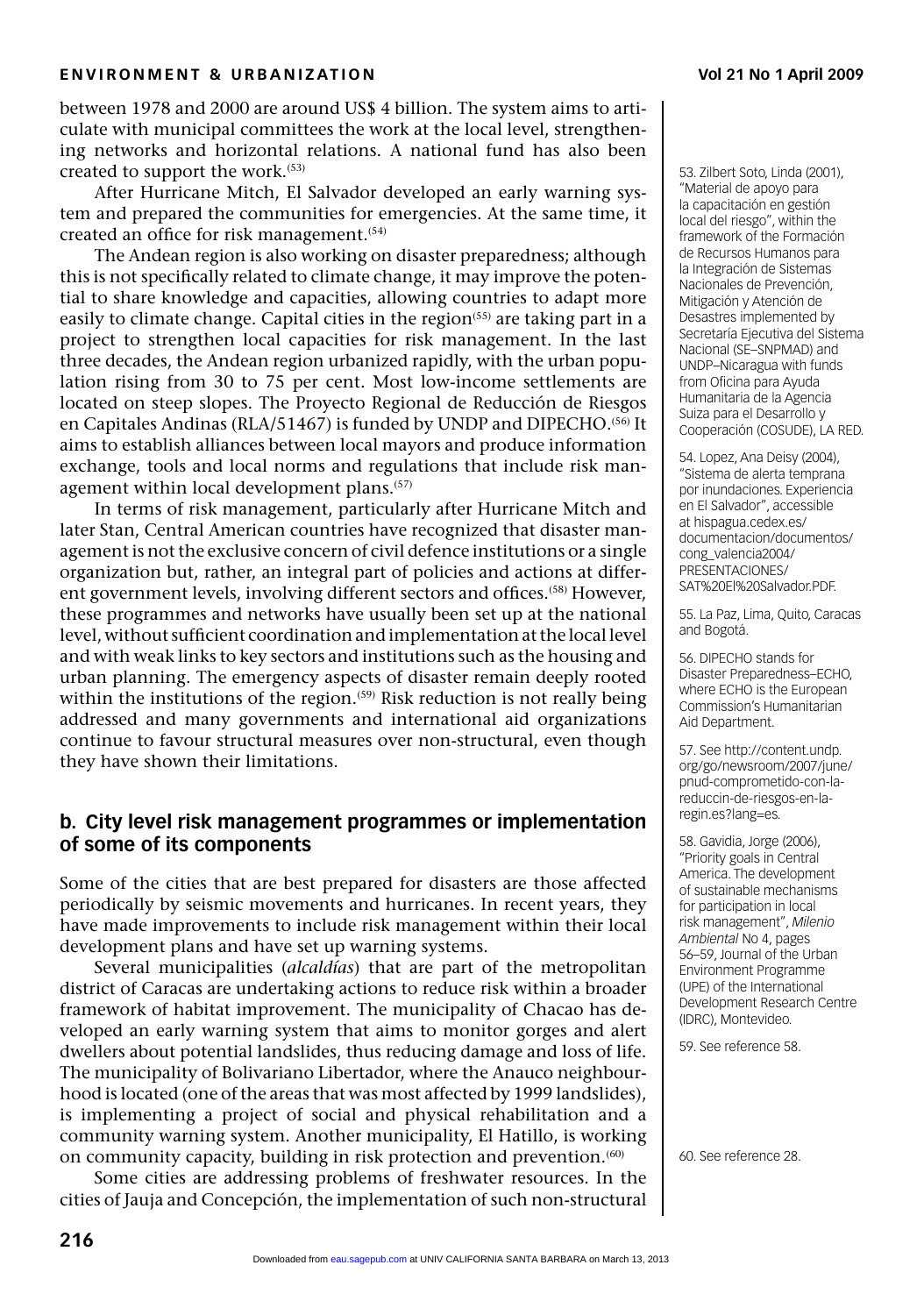measures as incentives for proper land use and water resource use, taking advantage of the knowledge of the population, have shown good results for the rational management of water resources and other environmental concerns that together reduce risk.<sup>(61)</sup>

The city of Manizales in Colombia is well known for its ambitious environmental improvement process, which includes Biomanizales (the city's environmental policy operating since 1995 and integrated into the city's development plan) and the Bioplan (the city's action plan to facilitate policy implementation). Perhaps the main achievement is the programme's integration of local and regional government, the private sector, universities and representatives of community organizations in a participative process that seeks to reconcile different priorities and interests. The programme includes a pilot project, Biocomuna Olivares, which was selected because of the area's vulnerable physical and social conditions. One of the activities involved relocating families living on steep slopes and at risk of landslides and flooding. However, a report mentions fundingrelated difficulties.<sup>(62)</sup> Since the 1980s, the local government has implemented a municipal disaster prevention system in line with its environmental action, with risk management as an integral part of local policies. A system of community preparedness and education, institutional coordination and research are in place. In addition, tax reduction is given to those who implement measures to reduce housing vulnerability. A system of collective voluntary insurance has also been implemented for lower-income  $grouns.<sup>(63)</sup>$ 

In response to Hurricane Mitch's impacts, the municipalities of La Masica,<sup>(64)</sup> Arizona, Esparta, San Francisco and El Porvenir in Honduras founded a inter-municipal association, Mancomunidad de los Municipios del Centro de Atlántida (MAMUCA), to create a platform for dialogue and cooperation in preparation for extreme natural events and to coordinate local responses. There are around 80,000 inhabitants in the MAMUCA region, about 20,000 in each municipality. The process involved participatory diagnosis and planning (taking stock of disaster risk management capacities and identifying relevant actors), awareness raising, prioritization of strategic reconstruction activities, participation in local decisionmaking through *cabildos abiertos* (public meetings of citizens) and involving MAMUCA in the national disaster risk management system (COPECO – Regional and National Permanent Commission for Contingencies). One of the main outcomes is a significant improvement in evacuation action during rainstorms through community-based disaster reduction practices, and the possibility of sustaining a system of local emergency committees (CODELs) integrated into municipal emergency committees (CODEMs) and COPECO. The CODEM is chaired by the mayor and involves the participation of representatives of the local council and local institutions (health care, police, fire department, Red Cross, etc.).<sup>(65)</sup>

# **c. Community organizations**

In response to the rains and floods affecting the city of Viacha in Bolivia and the lack of government support, neighbours organized themselves. Each affected area (13 *barrios*) elected two representatives, from which seven were elected with different responsibilities, creating the "association of those who suffered losses" (Asociación de Damnificados de Viacha–ADV).

61. See reference 47.

62. Marulanda, Liliana M (2000), "El Biomanizales: política ambiental local. Documentación de la experiencia de gestión ambiental urbana de Manizales, Colombia", Instituto de Estudios de Vivienda y Desarrollo Urbano (IHS) dentro del marco de implementación del proyecto Apoyo para la Implementación de Planes Nacionales de Acción del Habitat II (SINPA), Mimeo; also Velasquez, Luz Stella (1998), "Agenda 21; a form of joint environmental management in Manizales, Colombia", *Environment and Urbanization* Vol 10, No 2, October, pages 9–36.

63. UNDP (2004), *Global Report. Reducing Disaster Risk: A Challenge for Development*, UNDP, Bureau for Crisis Prevention and Recovery, New York.

64. Even prior to Hurricane Mitch, La Masica had an early warning system in place that helped save lives during the hurricane. See Lavell, Allan (2000), "Desastres urbanos: una vision global", Seminar on El Impacto de los Desastres Naturales en Areas Urbanas y en la Salud Publica Urbana en Centro America y el Caribe", ASIES, Guatemala, January.

65. Bollin, Christina and Friedegund Mascher (2005), "Honduras: community-based disaster risk management and inter-municipal cooperation", a review of experience gathered by the special inter-municipal association MAMUCA, GTZ, Eschborn.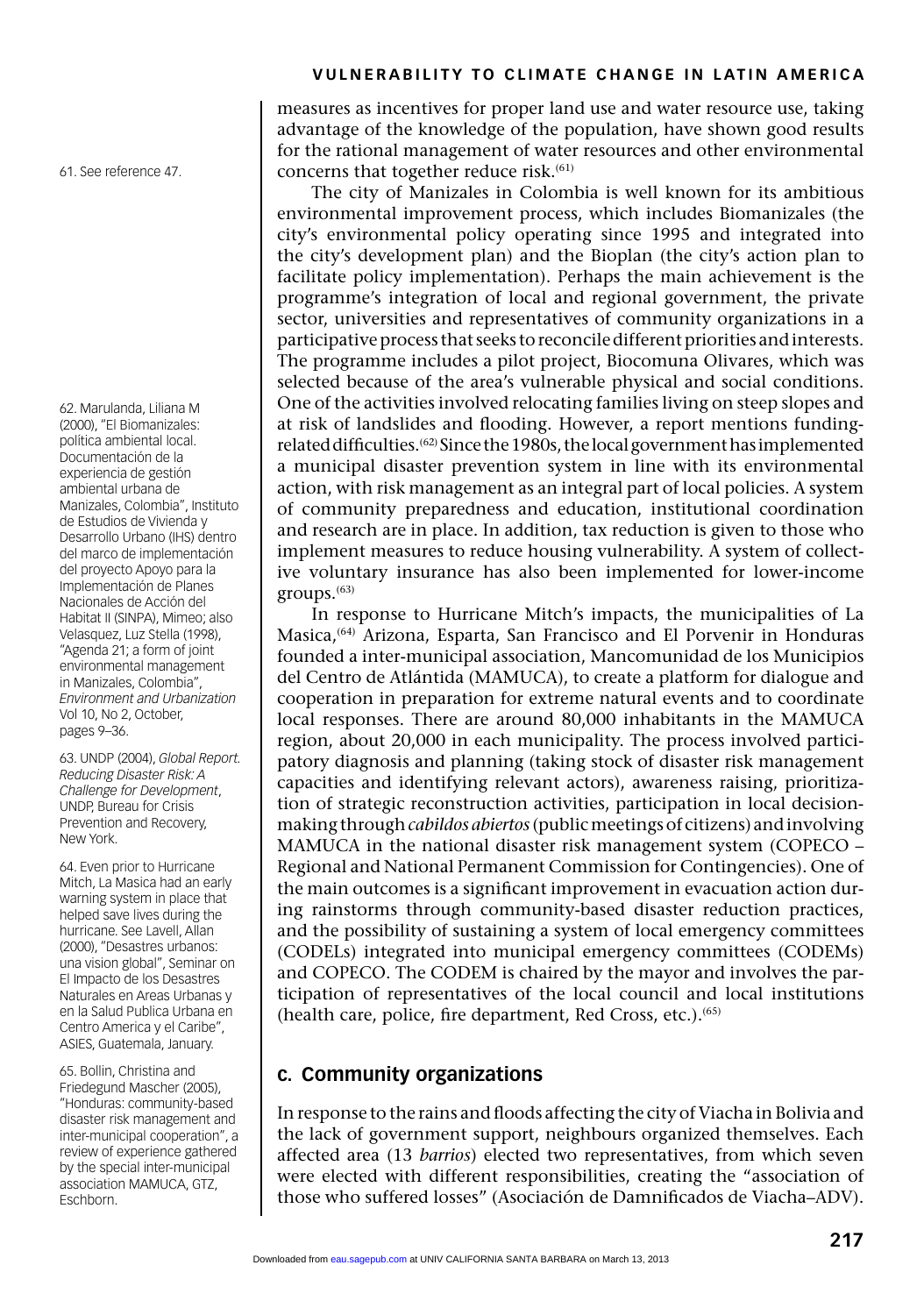This organization coordinates actions with the local government for resource distribution, housing reconstruction and upgrading. However, the work with some of the neighbourhood associations proved difficult as they ended up being indifferent to neighbours' claims.<sup>(66)</sup>

Floods in 1992 affected seven provinces in northeast Argentina and 123,000 people had to be evacuated. The national government received an emergency loan from the World Bank. A rehabilitation programme involved beneficiaries building their own houses in six provinces and a related flood protection programme included structural and nonstructural measures. After 10 years, more than 10,000 units had been built with services, on sites safe from flooding and constructed by the same community members who had been affected by the floods. One of the main assets was the transparency with which beneficiaries were selected and the funds managed. Overall, the process led to improvements in relations between different government levels and between government and community; it helped regularize urban areas and created a sense of ownership, and it integrated those displaced by floods into the urban fabric through a participatory process. $(67)$ 

In the Barrio Parque Paso del Rey in the municipality of Moreno, Argentina, a local community organization with a strong leader has organized a soup kitchen that acts as an evacuation centre during floods caused by intense rains. The centre is becoming more and more organized, staffed with beds, mattresses, food and clothing. Evacuees have learned to read local conditions and know when to move to the evacuation centre. The occupation of marshlands and lagoons, coupled with individual practices such as elevating plots or building small walls to keep water out, has increased general flood risk in the *barrio* in successive years. Other localities in Moreno, such as Mariló, also have evacuation places managed by the community and an informal system for keeping track of river and stream water levels. When the situation overwhelms community action, demands are made on local government for mattresses, zinc sheets for roof replacement, etc.<sup>(68)</sup>

There are many examples outside the risk management sphere that involve neighbourhood organizations and local NGOs negotiating for water and sanitation, land regularization and environmental improvement. These are examples of how communities can organize and achieve a common goal.

# **d. Adaptation to climate variability and change**

México and Cuba are implementing a regional three-year pilot project on climate change adaptation aiming to set up strategies, policies and adaptation measures. It is being implemented by the Centro del Agua del Trópico Húmedo para América Latina y el Caribe (CATHALAC) and coordinated by UNDP. This initiative aims to identify priorities at the local, regional and national level, evaluating vulnerability and adaptation options.

The government of the city of Quito is putting in place several measures to prepare for the impacts of climate change. The plan, promoted by the mayor and set within the framework of the 2005–2009 government plan, includes emission controls, the creation of a legal framework for pollution control, a plant for methane catchment and treatment on the city's landfill and a metropolitan system for risk management implemented by 66. See reference 29.

67. Programa de Protección contra las Inundaciones (PPI), Subprograma de Vivienda por Autoconstrucción, Esfuerzo Propio y Ayuda Mutua (2003), "La experiencia en el programa de protección contra inundaciones", Ministerio de Planificación Federal, Inversión Pública y Servicios, IIED–AL, Buenos Aires.

68. Hardoy, J and G Pandiella (2008), "Consulta sobre los efectos del cambio climático en comunidades vulnerables. El caso del municipio de Moreno", Pcia. de Buenos Aires, Argentina, prepared for Consulta Regional para Evaluar las Prioridades Regionales, Capacidades y Vacíos de Investigación en Cambio Climático y Reducción de la Pobreza en América Latina y el Caribe, Consulta Subregión Cono Sur, IDRC and DFID.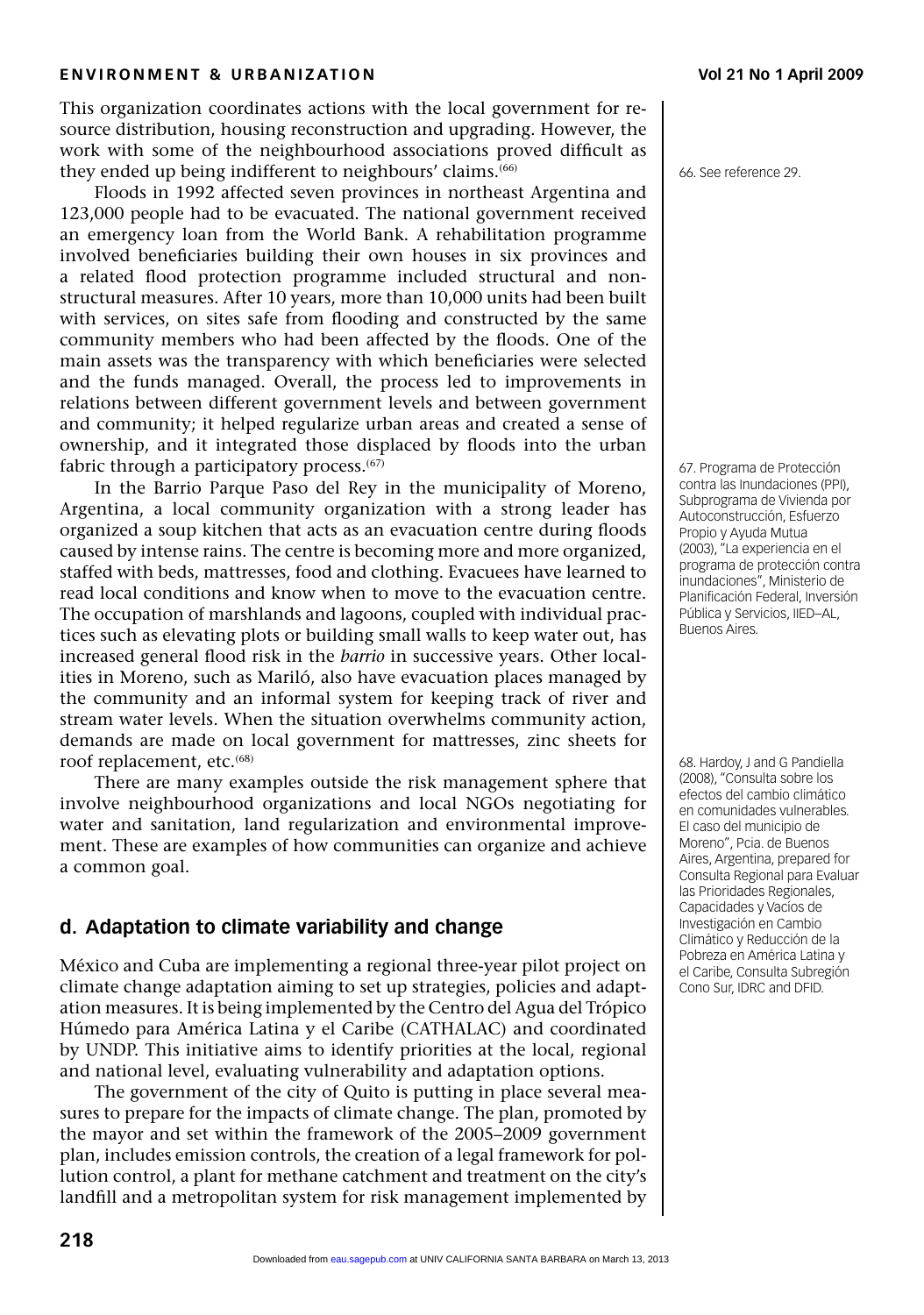an emergency operation committee. They are also aware of the need to analyze vulnerability and adaptation in the face of climate change and develop the institutional capacities needed to conduct these actions. One area is climate change and water services. The government is planning actions and projects to compensate for less freshwater availability, such as: the reduction of water losses along the network; creating a culture of rational use of the resource; infrastructure works (dams); use of underground water sources; and the development of mechanisms to reduce conflicts generated around water use.<sup>(69)</sup> Despite being one of the few cities in the region that is taking climate change seriously and proactively, none of the actions suggested seem to integrate community participation into planning and implementation or into an analysis of the root causes of vulnerability – who, historically, has and has not had access to water, whether they will be better off with new government plans, etc.

An initiative fostered by the Spanish government aims to set up a regional network – Red Iberoamericana de Oficinas de Cambio Climático (RIOCC) (Ibero-American Network for Climate Change Offices) – to generate links and information exchange among the Spanish-speaking Latin American countries. This is intended to support the development of responses to climate change problems and facilitate consensus on responses.(70)

# **e. Relations between stakeholders**

Although important advances have been made, the relationships between local communities, government and the private sector still need to mature. Since the 1980s, with the return to democracy of many Latin American countries, the election of national, provincial and local governments came with a wave of decentralization and municipalization although not necessarily accompanied by decentralization of resources, capacities and control mechanisms. Local governments have had to assume increasingly diversified responsibilities while being confronted with new urban residents (mostly poor) each year. For municipal authorities, relations with different levels of government have proved complicated and time consuming, especially if they come from different political parties. In most Latin American nations, local government budgets depend heavily on national and provincial/state budgets and allocations.

Few would say that governments are truly representative. It is common for presidents to concentrate power and control of resource allocations and for there to be difficulties in keeping the executive, legislative and judicial bodies operating independently.<sup> $(71)$ </sup> In Argentina, for example, the electoral system is based on lists prepared by political parties in rather closed internal meetings, and citizens vote for a list, not an individual.

Municipal authorities' relations with their constituencies have also been complicated. Many local governments, with a mix of arrogance and practicality, find it easier to maintain tight control over what takes place within their boundaries in case demand overwhelms them. Neighbourhood leaders affiliated to political parties play an important role in the local community. Many manage social programmes and networks operating in the territory but rarely with any accountability to the residents, and they may coerce citizens for support. It is difficult to overcome the jealousy and mistrust that often accompany this lack of accountability and transparency.

69. See reference 48.

70. See reference 26.

71. This is drawn from comments by Hermes Binner, governor of the province of Santa Fe, in *La Nacion*, 26 June 2008, page 6, political section.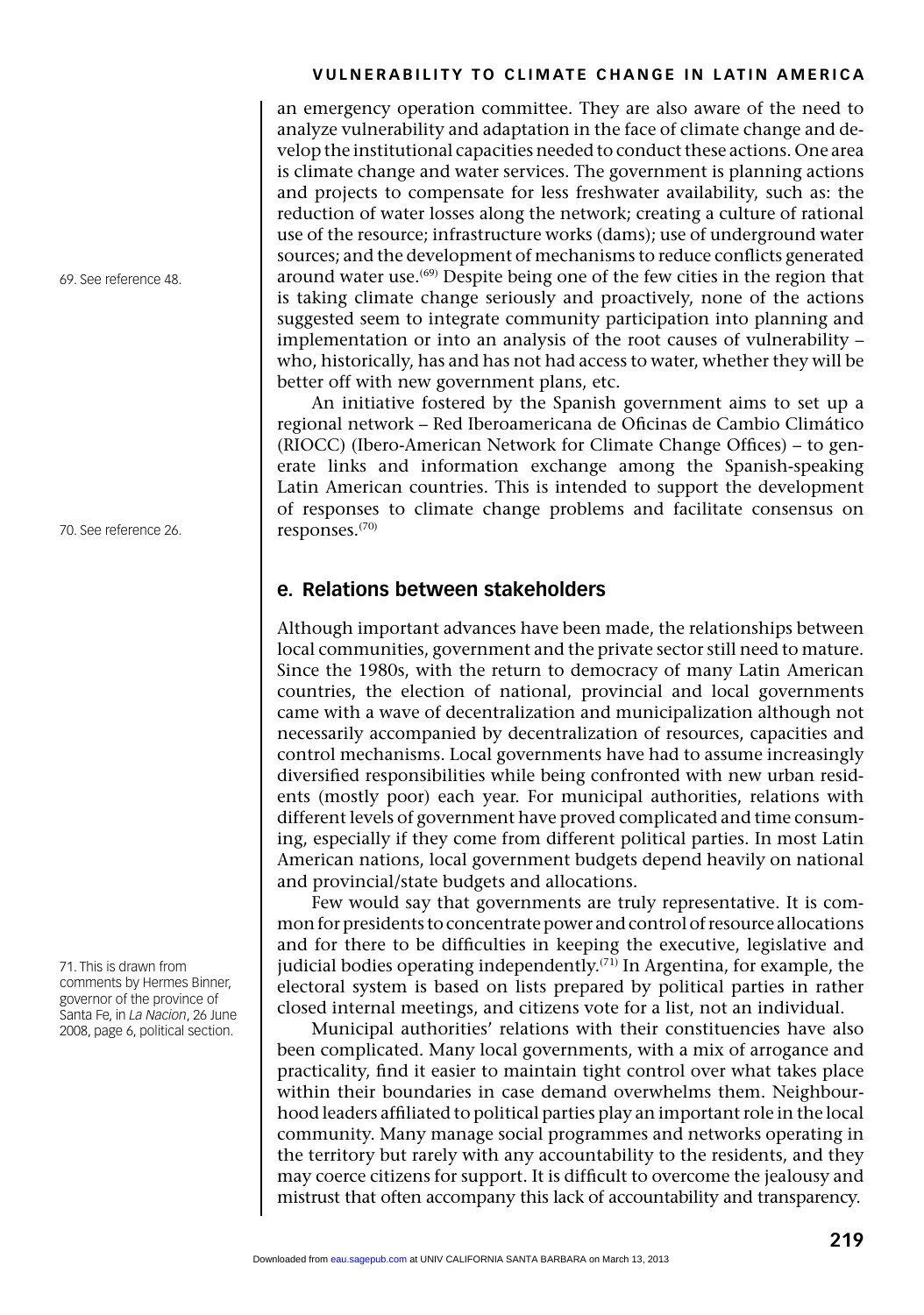Another problem is the difficulty in integrating information, resources and capacities between offices of the same government level and between different government levels. In most cities, it is very difficult to put articulated and integrated programmes into practice.

# **IV. THE NEED FOR ADAPTATION+DEVELOPMENT**

Adaptive capacity in Latin America is low.<sup>(72)</sup> A background paper on impacts, vulnerability and adaptation to climate change in Latin America notes the difficulties in ensuring that adaptation assessment and planning move on to the implementation of concrete actions.(73) In part, this is due to the lack of certainty regarding likely impacts, especially local impacts; in part, it is because of a lack of resources and institutional capacities to address multiple and combined stresses and processes. Other reasons are the slow rate at which national policies have included climate change variables<sup> $(74)$ </sup> and the difficulties in tackling root problems when decision makers lack the training and access to information<sup> $(75)$ </sup> (at different scales) in the context of fiscal constraints and conflicts between different levels of government. The difficulties in assessing vulnerability and adaptation options are also important.

Most of the attention and funding by national governments relating to climate change has been dedicated to preparing the national communications required by the United Nations Framework Convention on Climate Change (UNFCCC) and developing climate change mitigation options, mostly associated with greenhouse gas inventories and emissions reduction programmes. These also complement the governments' international negotiation strategies.(76) Much less research and action has concentrated on urban adaptation and resilience.

The Global Report on Reducing Disaster Risks<sup>(77)</sup> notes that the lack of capacity within governments to manage risks associated with past and present climate variability may also mean a lack of capacity to deal with the direct impacts of climate change. Taking advantage of lessons learned from climate variability and applying them to climate change adaptation could also avoid duplication of efforts. In practice, governments still tend to concentrate on emergency response and recovery and have been slow to adopt an integrated disaster prevention and preparedness approach, which needs an understanding of vulnerability and risk accumulation processes and a capacity and willingness to work with those who are vulnerable. So much of what has been learnt about disaster prevention and preparedness has direct relevance for climate change adaptation.

Risk management – whether or not related to climate change and variability – should be an integral part of development policies. Most of the risks associated with likely climate change in the next few decades are not new – they are already evident although becoming more intense or frequent.(78) It may also be the case, however, that climate change and urban development can act to trigger new hazards in the region.<sup>(79)</sup>

Although Latin America contributes only a small proportion of total anthropogenic greenhouse gas emissions (between 4 and 5 per cent), by 2050 the region's share may grow to 9 per cent of global emissions.(80) This suggests a need to include some consideration of mitigation even if much more attention needs to be given to adaptation.

72. Magrin, Graciela and Carlos G García with David Cruz Choque, Juan Carlos Jiménez, Ana Rosa Moreno, Gustavo J Nagy, Carlos Nobre and Alicia Villamizar (2007), "Chapter 13: Latin America", in Martin Parry, Osvaldo Canziani, Jean Palutikof, Paul van der Linden and Clair Hanson (editors), *Climate Change 2007: Impacts, Adaptation and Vulnerability*, Contribution of Working Group II to the Fourth Assessment Report of the Intergovernmental Panel on Climate Change, Cambridge University Press, Cambridge and New York, 976 pages.

- 73. See reference 26.
- 74. See reference 1.
- 75. See reference 4.
- 76. See reference 26.
- 77. See reference 63.

78. Satterthwaite, David, Saleemul Huq, Hannah Reid, Mark Pelling and Patricia Romero Lankao (2007), "Adapting to climate change in urban areas; the possibilities and constraints in low- and middle-income nations", Human Settlements Discussion Paper Series, Climate Change and Cities 1, IIED, London.

79. See reference 32.

80. See reference 39; also see reference 26; and see reference 3.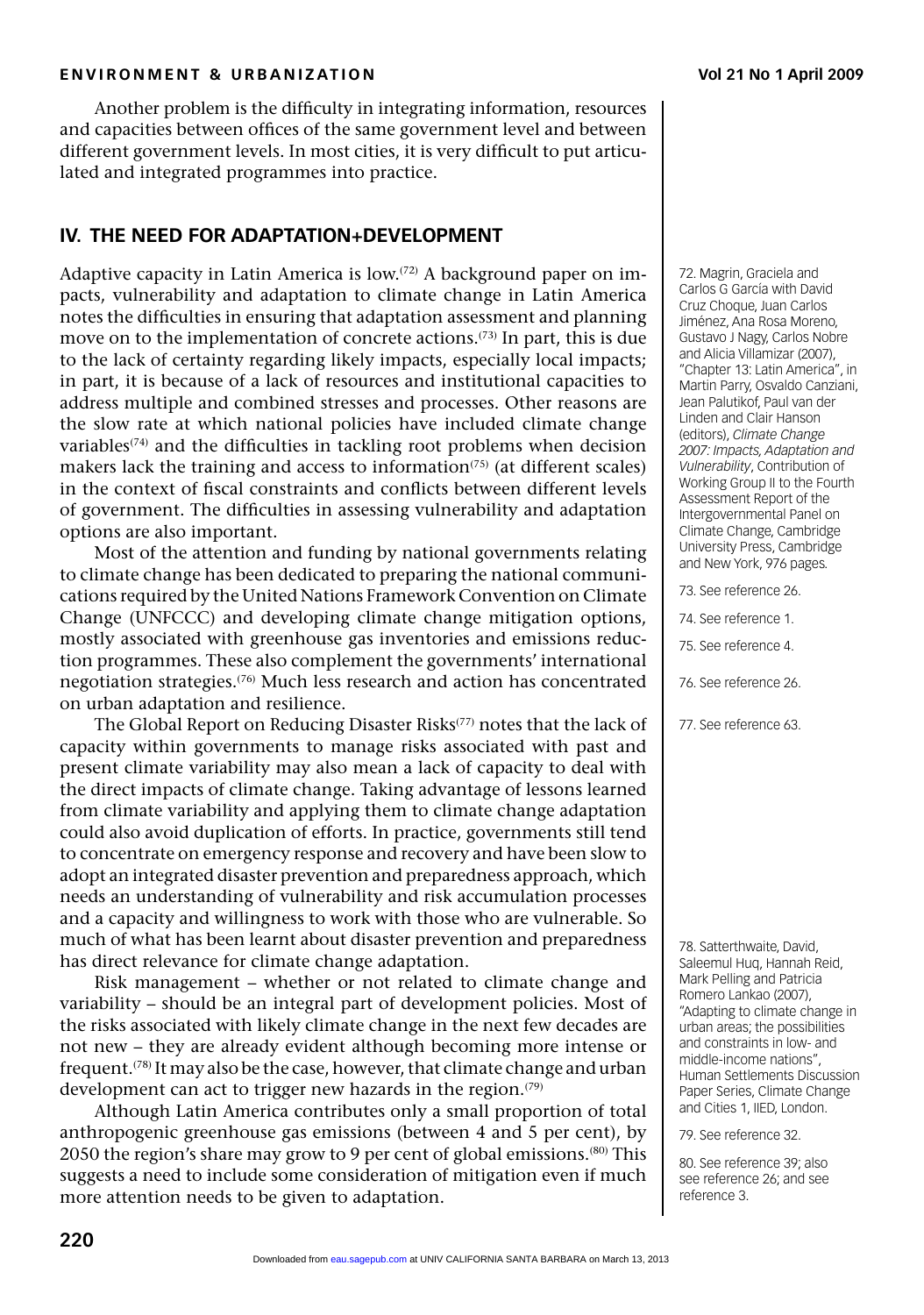Actions that integrate an understanding of the links between environmental problems (including climate change and variability) and development have the greatest potential to generate multiple benefits and provide the kind of measures most needed in Latin America. Most of the best adaptation options are those that would be taken even in the absence of climate change because of their contribution to risk reduction and sustainable development.<sup>(81)</sup> Although in recent years there has been a change in the discourse of academics, technicians and policy makers on this, few practical cases exist of an integrated approach to risk reduction. The norm is that research and risk management and development planning follow parallel tracks. The way disaster management is implemented in Argentina is a clear example of the difficulty of translating discourse into action, even though the Second National Communication emphasizes the need to address multiple stresses together.<sup>(82)</sup>

Addressing the root causes of vulnerability to climate change is a challenge not many in government are willing to face: "The political costs of redirecting priorities from visible development projects to addressing abstract long-term threats are great. It is hard to gain votes by pointing out that a disaster did not happen."(83)

However, there is a promising body of diverse experiences that show ways in which local governments, communities and other social actors can work in collaboration or independently to achieve improvements at city or neighbourhood level. They demonstrate that community-based actions in low-income settlements (sometimes supported by international agencies, local and national NGOs, state or national government bodies and charities) have made great strides in recent years.(84) Funds can be channelled effectively and efficiently to relatively inexpensive community-based initiatives – using a wide variety of schemes, from small loans or grants to small groups, to upgrading schemes, the installation of water supply and sanitation projects and even to full community development projects, including plans to manage risk related to water resources and water basins at local and city level. The guiding principles should be that they foster long-term solutions that respond to local needs, that they tackle more than one goal at a time, and that measures are undertaken within a broad risk management programme tied into long-term development goals.

# **REFERENCES**

- Awuor, Cynthia B, Victor A Orindi and Andrew Adwerah (2008), "Climate change and coastal cities: the case of Mombasa, Kenya", *Environment and Urbanization* Vol 20, No 1, April, pages 231–242.
- Bartlett, Sheridan (2008), "Climate change and urban children: implications for adaptation in low- and middle-income countries", Human Settlements Discussion Paper Series, Climate Change and Cities 2, IIED, London.

*Boletín de Agua y Saneamiento* No 20, July 2007.

- Bollin, Christina and Friedegund Mascher (2005), "Honduras: community-based disaster risk management and inter-municipal cooperation", a review of experience gathered by the special intermunicipal association MAMUCA, GTZ, Eschborn.
- Burone, Federico (2007), "Vulnerable communities world-wide. Adaptation to climate change", United Nations Climate Change Conference, 3–14 December, Nusa Dua, Bali, Indonesia.
- Canziani, Osvaldo, Sandra Diaz, Eduardo Calvo, Max Campos, Rodolfo Carcavallo, Carlos C Cerri, Carlos Gay–García, Luis J Mata and Andrés Saizar (2000), *Impactos Regionales del Cambio Climático. Evaluaciones de la Vulnerabilidad. Capítulo 6: América Latina*, Informe Especial, Grupo Intergubernamental de Expertos sobre el Cambio Climático (IPCC), WMO, UNEP.
- Christoplos, Ian, John Mitchell and Anna Liljelund (2001), "Re-framing risk: the changing context of disaster mitigation and preparedness", *Disasters*

81. See reference 1.

82. See reference 32.

83. Christoplos, Ian, John Mitchell and Anna Liljelund (2001), "Re-framing risk: the changing context of disaster mitigation and preparedness", *Disasters* Vol 25, No 3, pages 185–198, http://dx.doi. org/10.1111/1467–7717.00171.

84. See reference 10.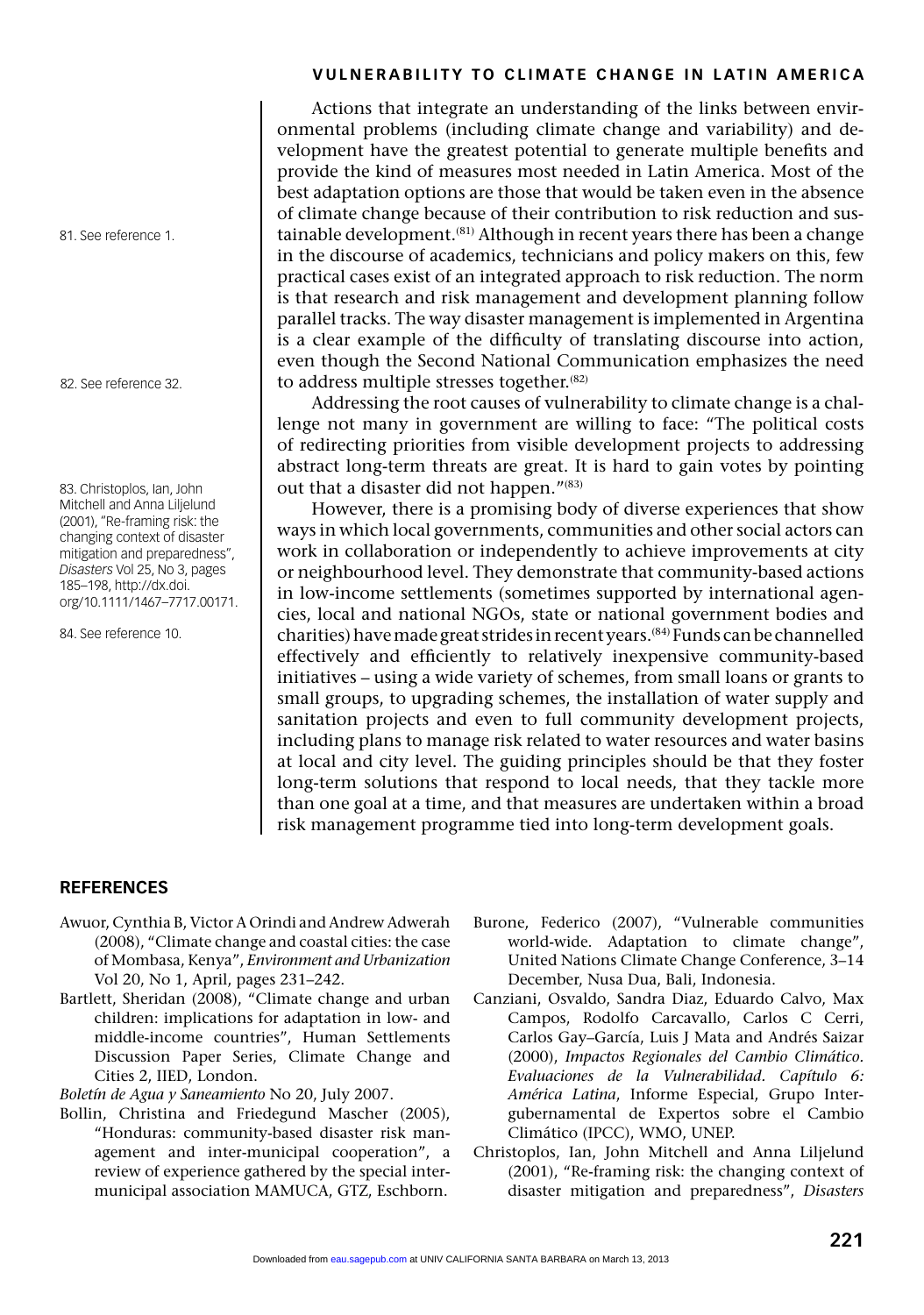Vol 25, No 3, pages 185–198, http://dx.doi.org/ 10.1111/1467-7717.00171.

- Cilento Sarli, Alfredo (2007), "La vulnerabilidad urbana de Caracas", http://168.96.200.17/ar/libros/venezuela/ rvecs/3.2002/sarli.doc.
- Comisión Económica para América Latina y el Caribe (CEPAL) (2007), *Panorama Social de América Latina 2007*, CEPAL, Santiago de Chile.
- Czubaj, Fabiola (2007), "Conclusiones del panel intergubernamental de las Naciones Unidas. Expertos advierten sobre los efectos del cambio climatico en la Argentina", *La Nación*, Sección Ciencia y Salud, 11 April, page 16.
- De Sherbinin, Alex, Andrew Schiller and Alex Pulsipher (2007), "The vulnerability of global cities to climate hazards", *Environment and Urbanization* Vol 19, No 1, April, pages 39–64.
- Domínguez Aguilar, Mauricio and Ana García de Fuentes (2007), "Barriers to achieving the water and sanitation-related Millennium Development Goals in Cancún, Mexico at the beginning of the twenty-fi rst century", *Environment and Urbanization* Vol 19, No 1, April, pages 243–260.
- Frers, Cristian (2007), "El cambio climático global y su influencia sobre la República Argentina. Impacto del cambio climático en la ciudad de Buenos Aires", http://www.internatura.org/estudios/informes/ el\_cambio\_climatico.html.
- Gavidia, Jorge (2006), "Priority goals in Central America. The development of sustainable mechanisms for participation in local risk management", *Milenio Ambiental* No 4, pages 56–59, Journal of the Urban Environment Programme (UPE) of the International Development Research Centre (IDRC), Montevideo.
- Hardoy, Jorge (1995), "Urban research in Latin America", in Richard Stren (editor), *Urban Research in the Developing World, Volume Three: Latin America*, Centre for Urban Community Studies, University of Toronto in collaboration with El Colegio de Mexico, Mexico City, the Instituto Universitario de Pesquisas do Rio de Janeiro (IUPERJ) and the Centre for Social Studies in Education (SUR), Santiago de Chile, University of Toronto Press, pages 19–41.
- Hardoy, Jorge, Diana Mitlin and David Satterthwaite (2001), *Environmental Problems in an Urbanizing World*, Earthscan Publications, London, 448 pages.
- Hardoy, J and G Pandiella (2008), "Consulta sobre los efectos del cambio climático en comunidades vulnerables. El caso del municipio de Moreno", Pcia. de Buenos Aires, Argentina, prepared for Consulta Regional para Evaluar las Prioridades Regionales, Capacidades y Vacíos de Investigación en Cambio Climático y Reducción de la Pobreza en América Latina y el Caribe, Consulta Subregión Cono Sur, IDRC and DFID.
- Herzer, Hilda and Nora Clichevsky (2001), "Perspectiva histórica: las inundaciones en Buenos Aires", in Alcira Kreimer et al. (editors), *Inundaciones en el Area Metropolitana de Buenos Aires*, World Bank, Washington DC.
- Herzer, Hilda et al. (2001), "Grandes inundaciones en la ciudad de Pergamino: extraordinarias, pero recurrentes, análisis de un proceso de vulnerabilidad progresiva", *Realidad Económica* No 175, pages 92–116.
- http://www.atlasdebuenosaires.gov.ar.
- http://www.canoa.org.ar/DDHH02.html.
- http://www.canoa.org.ar/PrPe-Recons.html.
- http://content.undp.org/go/newsroom/2007/june/ pnud-comprometido-con-la-reduccin-de-riesgosen-la-regin.es?lang=es.
- http://www.em-dat.net/.
- http://www.hic-net.org/document.asp?PID=238
- http://www.migrantesenlinea.org/enlinea.php?c=1689.
- Instituto Nacional de Estadísticas y Censos (INDEC) (2001), *Censo Nacional de Población y Vivienda*, INDEC, Buenos Aires.
- Jiménez, Virginia (2006), "Taller vivencial de intercambio de experiencias municipales en reducción de riesgos", Report within the framework of Proyecto RLA/51467 Fortalecimiento Regional y Reducción de Riesgos en Ciudades Mayores de la Comunidad Andina, 9–12 November, Caracas, Venezuela.
- *La Nacion*, 26 June 2008, page 6, political section.
- Lavell, Allan (2000), "Desastres urbanos: una vision global", Seminar on El Impacto de los Desastres Naturales en Areas Urbanas y en la Salud Publica Urbana en Centro America y el Caribe", ASIES, Guatemala.
- Lopez, Ana Deisy (2004), "Sistema de alerta temprana por inundaciones. Experiencia en El Salvador", hispagua.cedex.es/documentacion/documentos/ cong\_valencia2004/PRESENTACIONES/ SAT%20El%20Salvador.PDF.
- Magrin, Graciela and Carlos G García with David Cruz Choque, Juan Carlos Jiménez, Ana Rosa Moreno, Gustavo J Nagy, Carlos Nobre and Alicia Villamizar (2007), "Chapter 13: Latin America", in Martin Parry, Osvaldo Canziani, Jean Palutikof, Paul van der Linden and Clair Hanson (editors), *Climate Change 2007: Impacts, Adaptation and Vulnerability*, Contribution of Working Group II to the Fourth Assessment Report of the Intergovernmental Panel on Climate Change, Cambridge University Press, Cambridge and New York.
- Martinez, Alejandra et al. (2006), "Vulnerability and adaptation to climate change in central Peruvian Andes cities: report of a pilot study", Proceedings of the 8th International Conference on Southern Hemisphere Meteorology and Oceanography, 24–28 April, Foz de Iguaçu, Brazil.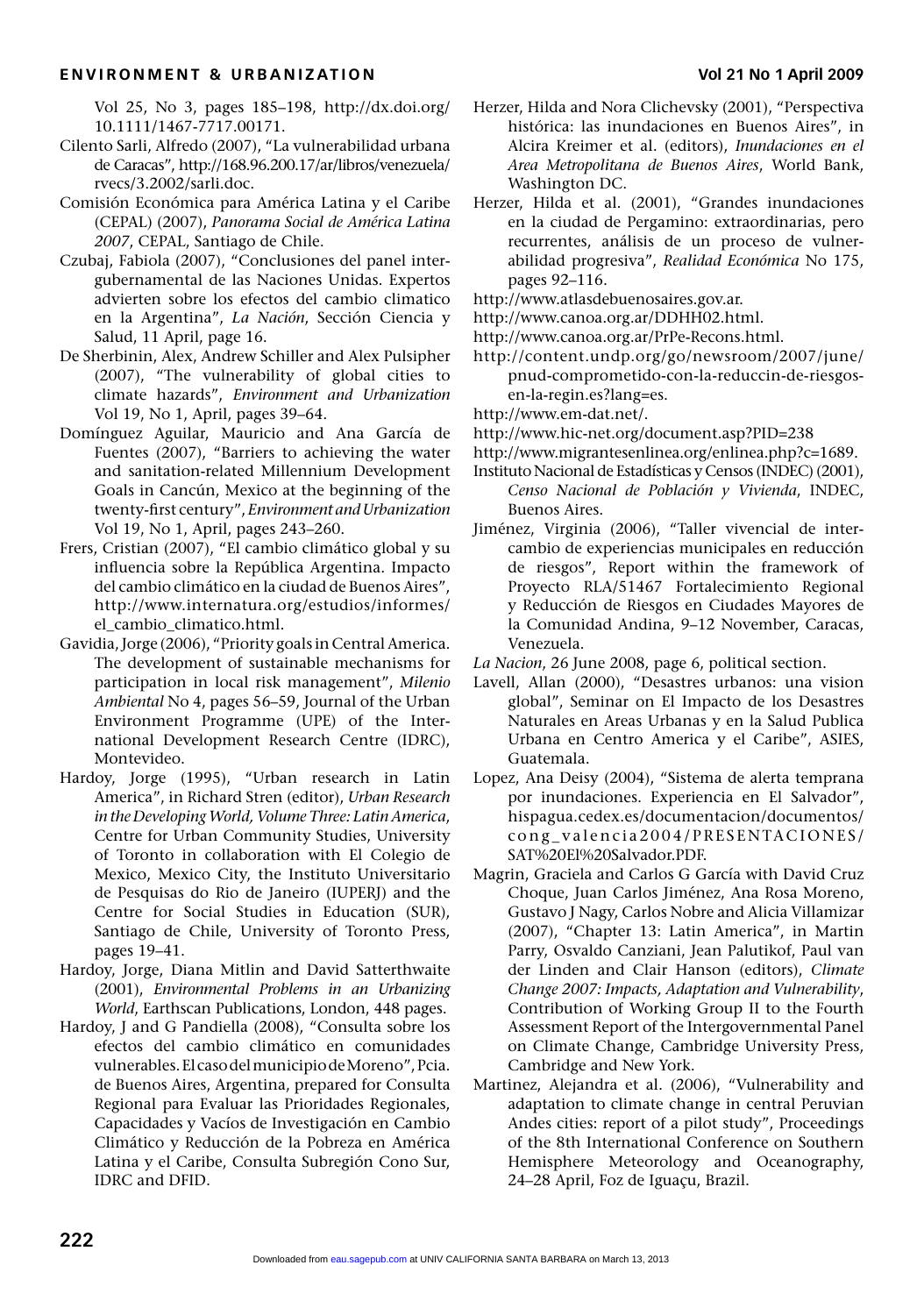- Marulanda, Liliana M (2000), "El Biomanizales: política ambiental local. Documentación de la experiencia de gestión ambiental urbana de Manizales, Colombia", Instituto de Estudios de Vivienda y Desarrollo Urbano (IHS) dentro del marco de implementación del proyecto Apoyo para la Implementación de Planes Nacionales de Acción del Habitat II (SINPA), Mimeo.
- Mata, J L and Carlos Nobre (2006), "Impacts, vulnerability and adaptation to climate change in Latin America", Background Paper presented at Regional Workshop on Latin American Adaptation, UNFCCC, 18–20 April, Lima, Peru.
- McGranahan, Gordon, Deborah Balk and Bridget Anderson (2007), "Cambio climático y asentamientos humanos en zonas costeras de baja altitud en América Latina y el Caribe", *Medio Ambiente y Urbanización* No 67, pages 5–24, IIED– AL, Buenos Aires.
- Mejia, Fanny Y (2000), "Construyendo una ciudad mas saludable y sostenible ambientalmente. Estrategia municipal para la superación de condiciones de vulnerabilidad del distrito central, capital de Honduras", Seminar on El Impacto de los Desastres Naturales en Areas Urbanas y en la Salud Publica Urbana en Centro America y el Caribe, ASIES, Guatemala.
- Natenzon, Claudia (2006), "Inundaciones catastróficas, vulnerabilidad social y adaptación en un caso argentino actual. Cambio climático, elevación del nivel medio del mar y sus implicancias", Paper submitted to EMF Workshop IX: Climate Change Impact and Integrated Assessment, July 28– August 7, Snowmass, Colorado.
- Neira Carrasco, Juan A (2007), "Medidas asumidas por el municipio del distrito de Quito para afrontar los efectos del cambio climático", www. comunidadandina. org/desarrollo/cl\_JuanNeira. pdf.
- Programa de Protección contra las Inundaciones (PPI), Subprograma de Vivienda por Autoconstrucción, Esfuerzo Propio y Ayuda Mutua (2003), "La experiencia en el programa de protección contra inundaciones", Ministerio de Planificación Federal, Inversión Pública y Servicios, IIED–AL, Buenos Aires.
- Re, Mariano and Ángel Menéndez (2007), "Impacto del cambio climático en las costas del río de la Plata", in *Revista Internacional de Desastres Naturales, Accidentes e Infraestructura Civil* Vol 7, No 1, April, Universidad de Puerto Rico, Recinto Universitario de Mayagüez, Puerto Rico.
- www.uprm.edu/civil/revistadesastres/Vol7Num1/ 2%20Re%20y%20Menendez.pdf.
- Rebagliati, Ricardo (2003), "Plan director de ordenamiento hidráulico y proyecto ejecutivo para el arroyo

Maldonado del gobierno de la ciudad de Buenos Aires", *Contactar, Ciudades Saludables* No 11, www. revistacontactar.com.ar/plan\_director\_nro11.htm.

- Satterthwaite, David, Saleemul Huq, Hannah Reid, Mark Pelling and Patricia Romero Lankao (2007), "Adapting to climate change in urban areas; the possibilities and constraints in low- and middleincome nations", Human Settlements Discussion Paper Series, Climate Change and Cities 1, IIED, London.
- Secretaría de Medio Ambiente y Recursos Naturales, Programa de las Naciones Unidas para el Medio Ambiente (2006), *El Cambio Climático en América Latina y el Caribe*, PNUMA–SEMARNAT, Mexico City.
- Segunda Comunicación Nacional de la República Argentina a la Conferencia de la Partes de la Convención Marco de las Naciones Unidas sobre el Cambio Climático (CMNUCC) (2007), Secretaría de Medio Ambiente y Desarrollo Sustentable, Jefatura de Gabinete, Buenos Aires.
- Simms, Andrew and Hannah Reid (2006), "Up in smoke? Latin America and the Caribbean. The threat from climate change to the environment and human development", Third Report from the working group on climate change and development, New Economic Foundation.
- UNDP (2004), *Global Report. Reducing Disaster Risk: A Challenge for Development*, UNDP, Bureau for Crisis Prevention and Recovery, New York.
- UNDP–DIPECHO (2007), "Proyecto regional de reducción de riesgos en capitales Andinas. Documento pais: Bolivia", Mimeo, Brussels.
- UN–Habitat (2003), *Water and Sanitation in the World's Cities: Local Action for Global Goals*, Earthscan, London, 320 pages.
- Valente, Marcela (2007), "Cambio climático. Inundación Santa Fe: aguas violentas, desidia humana", Buenos Aires, April 2, (IPS), http://www.proteger.org.ar/ doc621.html.
- Velasquez, Luz Stella (1998), "Agenda 21; a form of joint environmental management in Manizales, Colombia", *Environment and Urbanization* Vol 10, No 2, October, pages 9–36.
- Von Bertrab, Etienne and Philippus Wester (2005), "Gobernabilidad del agua en Méjico: la crisis de agua en Guadalajara y el destino del lago Chapala", *Medio Ambiente y Urbanización* Vol 21, No 62/63, pages 143–160, IIED–AL, Buenos Aires.
- Wamsler, Christine (2007), "Bridging the gaps: stakeholder-based strategies for risk reduction and financing for the urban poor", *Environment and Urbanization* Vol 19, No 1, April, pages 115–142.
- Zeballos Moreno, Othon (1996), "Ocupación de laderas: incremento del riesgo por degradación ambiental urbana en Quito, Ecuador", in M A Fernández